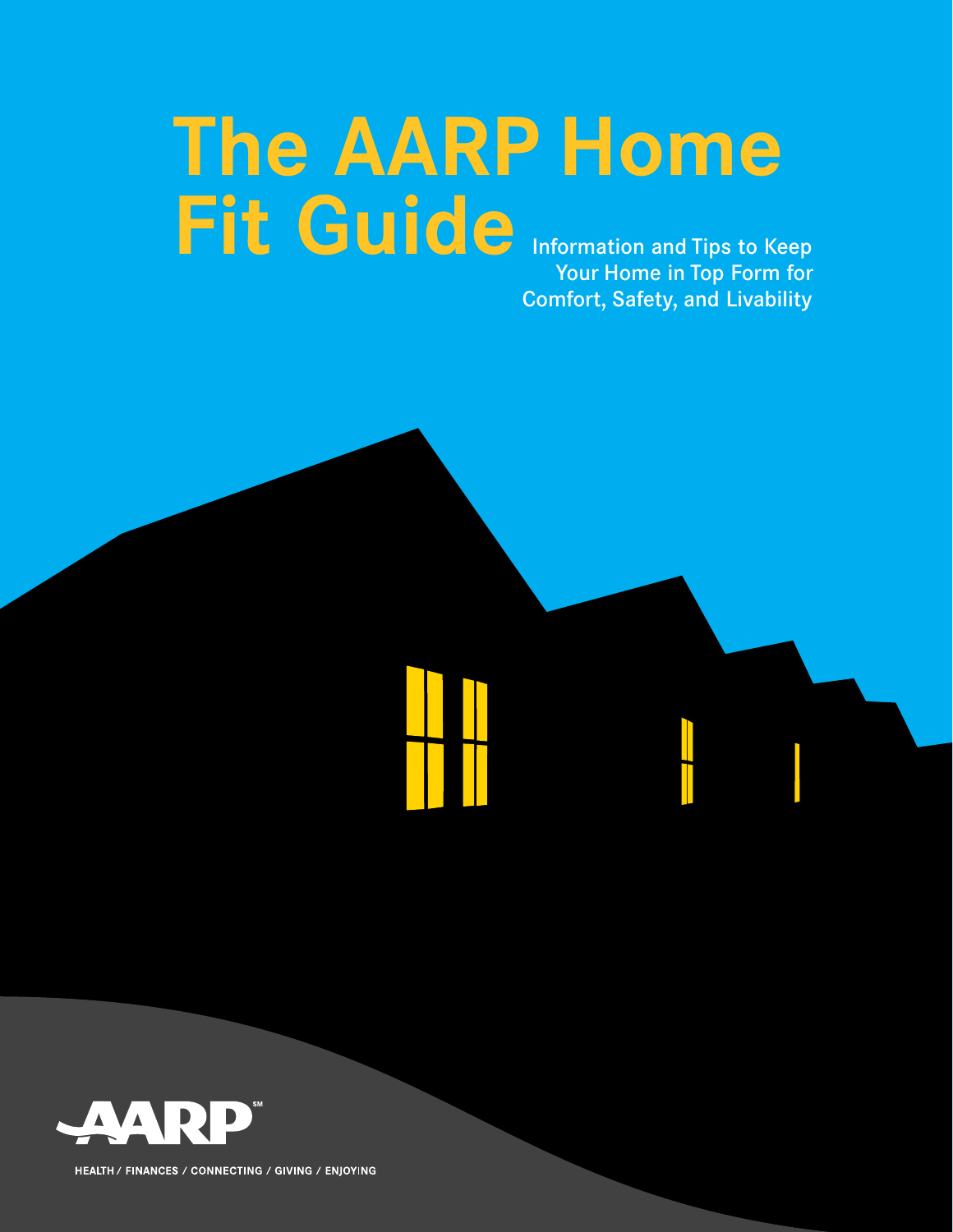## **Contents**

| <b>Home Livability</b>                                | 1              |
|-------------------------------------------------------|----------------|
| <b>Appropriate Housing</b>                            | 2              |
| Assessing Your Home for Livability                    | $\overline{2}$ |
| <b>Universal Design</b>                               | $\overline{4}$ |
| <b>Universal Design Features</b>                      | $\overline{4}$ |
| Home Livability Evaluation Checklist                  | 6              |
| <b>Home Safety</b>                                    | 7              |
| Home Safety and Falls                                 | $\overline{7}$ |
| <b>Home Safety Checklist</b>                          | $\overline{7}$ |
| Getting Started on Making Your Home Safer and More    |                |
| Comfortable                                           | 13             |
| <b>Emergency Home Exit Plan</b>                       | 14             |
| <b>Home Maintenance</b>                               | 15             |
| Your Home Is Your Greatest Asset—Take Care of It!     | 15             |
| Seasonal Tasks Around the House                       | 15             |
| <b>Home Energy Conservation Tips</b>                  | 18             |
| Free and Easy Ways to Cut Your Energy Bill            | 18             |
| <b>Energy Efficiency Projects That Save You Money</b> | 19             |
| <b>Getting Help</b>                                   | 22             |
| Certified Aging-in-Place Specialist (CAPS)            | 22             |
| <b>Finding an Occupational Therapist</b>              | 22             |
| Seven Steps to Hiring a Contractor                    | 23             |
| Resources                                             | 25             |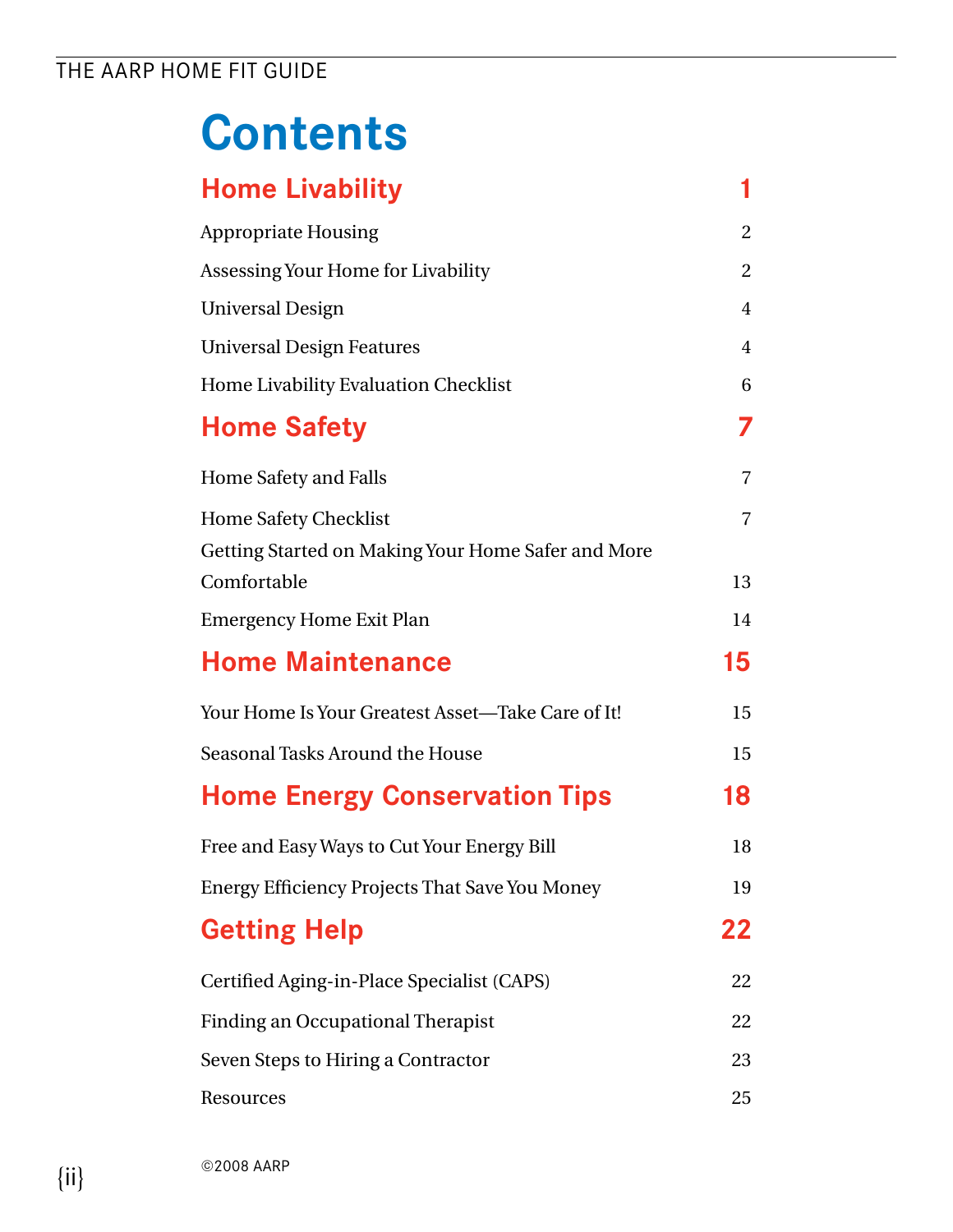### INTRODUCTION

## **Introduction**

 We love our homes. It doesn't matter if you own your home or rent, live in a small studio apartment or a grand man- sion, chances are your home means more to you than just the place where you live, keep your clothes, or receive your mail. Our homes provide us shelter and much, much more. Whatever their size, they are our castles—the site of cherished memories and life experiences, our place of refuge where we can be ourselves, relax, raise a family, or plant a garden.

For older Americans, their home can provide a sense of comfort, security, and independence. It fgures prominently in their

quality of life and it can also infuence their physical independence and ability to participate in community activities. And, for the approximately 80 percent of Americans age 50 and older who own their home, it can provide wealth which they can use for a variety of purposes such as serving as collateral for the upgrade and repair of the property, providing economic security for unforeseen expenses such as long-term care, or fnancing to future generations through inheritance.

Eighty-nine percent of older Americans have told AARP they want to remain in their home and community for as long as possible. AARP is committed to helping them do that. Therefore, AARP is pleased to bring you a collection of homerelated information and tips that can help you keep your home, in top form for comfort, safety and livability.

We hope you fnd this information helpful. However, please know that the suggestions contained in this guide vary from simple tasks to more complicated projects that may require professional help. If you are at all unsure of the level of skill needed or are uncomfortable about the amount of physical effort a project could take, then it is best to call in a professional. However, before you hire someone, follow our seven steps to hiring a contractor, located at the back of this booklet.



**TELEVISION IN THE EXIST**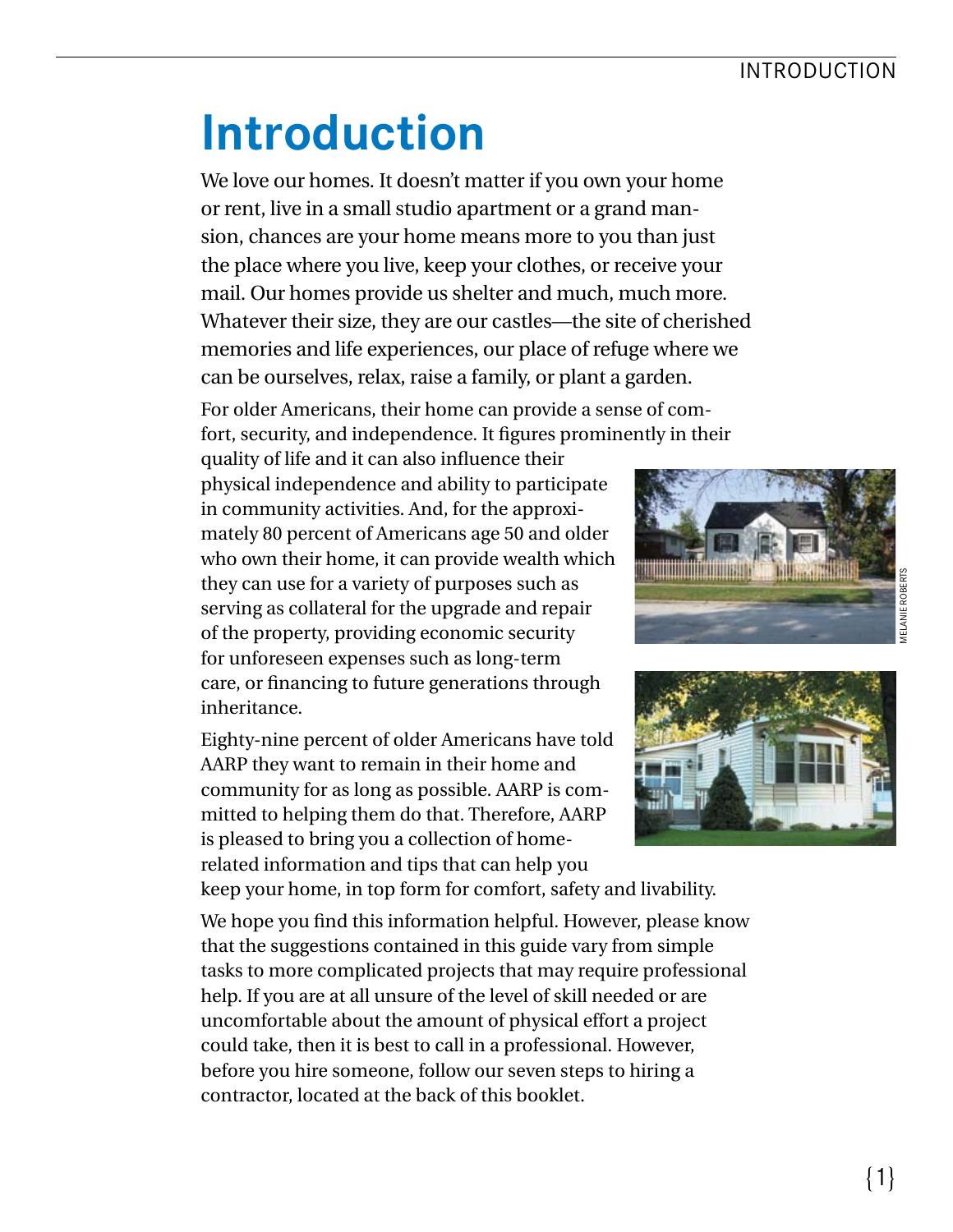## **Home Livability**

Where do you want to spend your later years? Chances are you want to stay in your current home for as long as possible. Is your home currently right for you and, if so, will it continue to match your needs and abilities as you age? Think about it.

## **Appropriate Housing**

Everyone wants to live in a home that is appropriate and fits his or her needs and abilities. Unfortunately, most people don't discuss or think about the appropriateness of their home until a crisis occurs and it becomes obvious that they are living in a place that no longer meets their needs and abilities.

Most houses and apartments are designed for young, ablebodied adults and do not accommodate the needs of older residents or people with disabilities. Think of the steps in front of many houses. They are an inconvenience to a parent pushing a stroller, but to those with disabilities or someone who is older, they can be a barrier to living safely and independently. A welldesigned home, or one that has been modifed to accommodate the needs of residents of all ages and abilities, can promote independence and the satisfaction of staying in control and in your home as you age.

## **Assessing Your Home for Livability**

Your home is more than your physical surroundings. It is the center of activities unique to your interests and routines. Occupational therapy practitioners are the professionals you can hire who can assess the ft between individuals and their environments so they can continue to participate in daily life activities that are important to them. Occupational therapy practitioners play a key

role in identifying strategies that enable individuals to modify their homes to meet these needs.

#### **What Does an Occupational Therapy Assessment Entail?**

Once an occupational therapy practitioner is included in your home assessment, you can

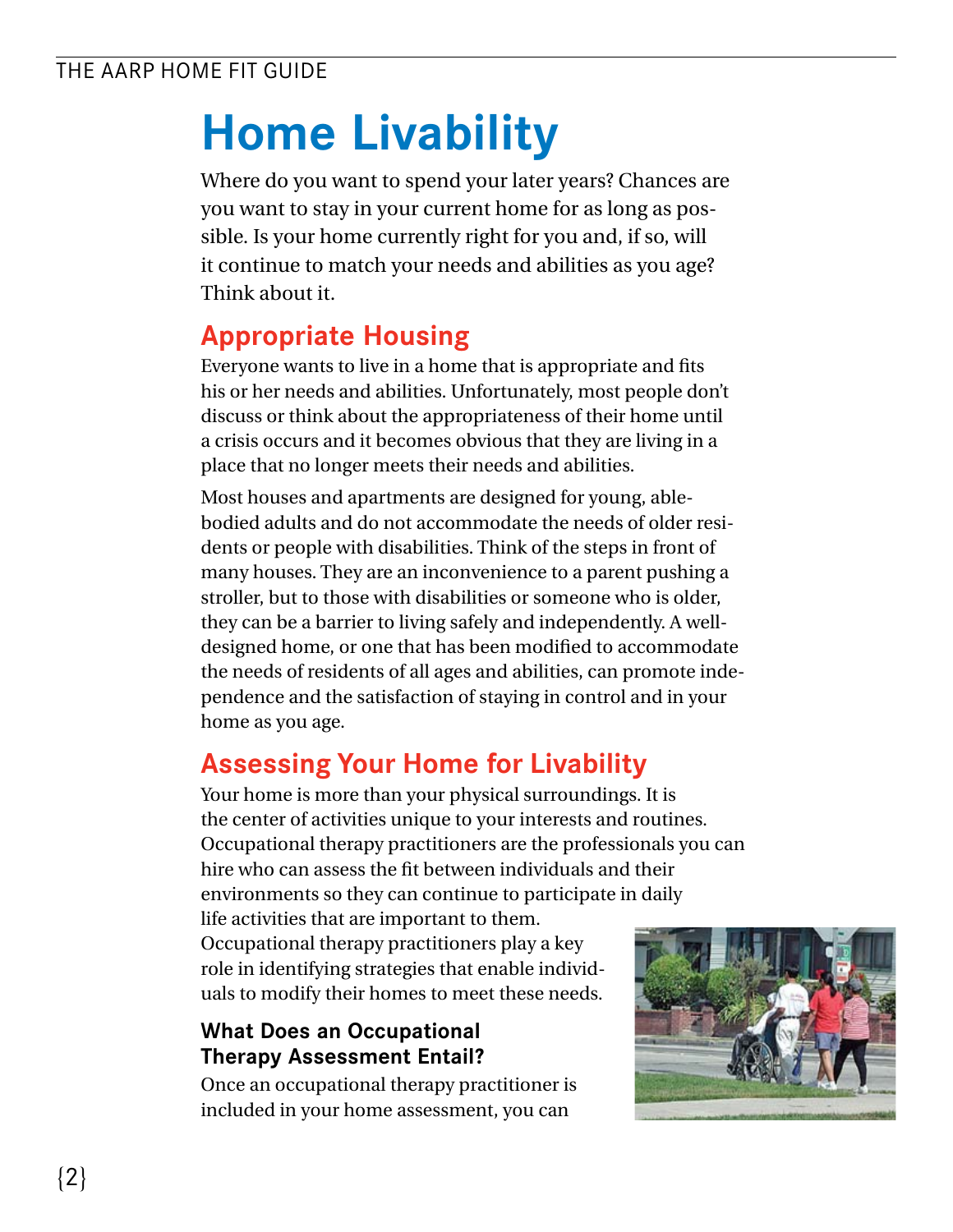expect to be asked about what you do each day and what your goals are for the future.

- Are you a gourmet chef? Or are you looking to simplify your cooking activities?
- Is your favorite feature of your home the yard and garden? Or is it the recreation room in the basement?
- Do you need office space to work on all those volunteer projects you've taken on since retirement? Or, do wish you had a playroom for the grandchildren?
- Are you avoiding any activities that you used to do because they are diffcult or you are worried about safety?

Occupational therapy practitioners are also concerned about conditions you might have and how they impact your ability to participate in the activities you have discussed together. The interview may therefore include questions such as these:

- Does arthritis make certain activities painful or diffcult?
- Have limitations in vision forced you to give up or curtail certain detail work?
- Are you experiencing balance issues or shortness of breath when climbing the stairs?

You may be asked to perform specifc tasks that can help determine the nature of the diffculty you are experiencing when engaged in them.

#### **How Does an Occupational Therapy Assessment Help Me?**



BLAKE LITTLE

From the information gathered, the occupational therapy practitioner will make recommendations to adapt your environment so that you can safely, comfortably, and successfully do the things you want to do. Possible occupational therapy recommendations might be:

- Adding grab bars, a handheld shower, and tub bench to increase safety in bathing.
- Creating raised flowerbeds for better access when gardening.
- Purchasing a standing combination lamp/magnifer to install by your easy chair for doing crossword puzzles or needlework.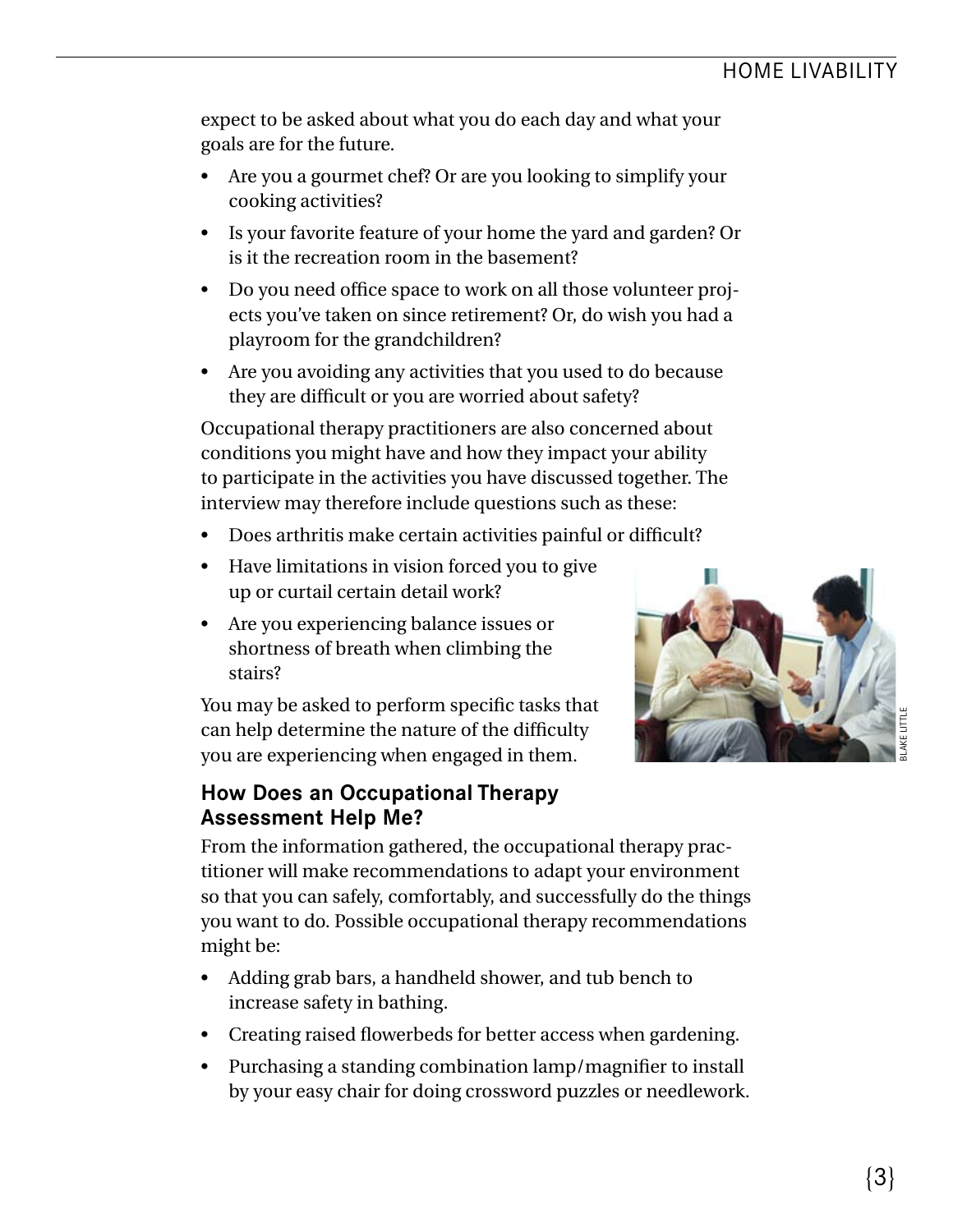## **Universal Design**

Another way to make a house appropriate for all residents is to incorporate universal design features into a home during the building stage or by modifying or changing an existing house. Universal design is about creating a home for everyone, regardless of age, size, or ability. Universal design features and products make a home safer and more comfortable for a wide range of people. And, as the name implies, universal design fts everyone and every lifestyle including:

- Families with young children.
- Older adults who want to stay in their home as they grow older.
- People who are taller or shorter than average.
- People who have limited mobility or dexterity.
- People with a permanent or temporary disability.

#### **Universal Design Features**

Universal design features are those components of a home that work well for all residents, regardless of age or ability, and any guests who may visit. They just make good sense. Having universal design features and products in a home prevents accidents, increases comfort and safety, and enhances residents' independence. Essential universal design features include:

- At least one no-step entry to the house either through the front, back, or garage door.
- Entryway doors that are at least 32 inches wide and interior doors at least 30 inches wide to allow for ample room to pass through.
- Light controls, electrical outlets, and thermostats that are easily reachable for a person in a wheelchair.
- A three-foot wide corridor, free of hazards and steps that connects all rooms on the main floor.
- Lever-style door handles and faucets that don't require grasping or twisting to operate.

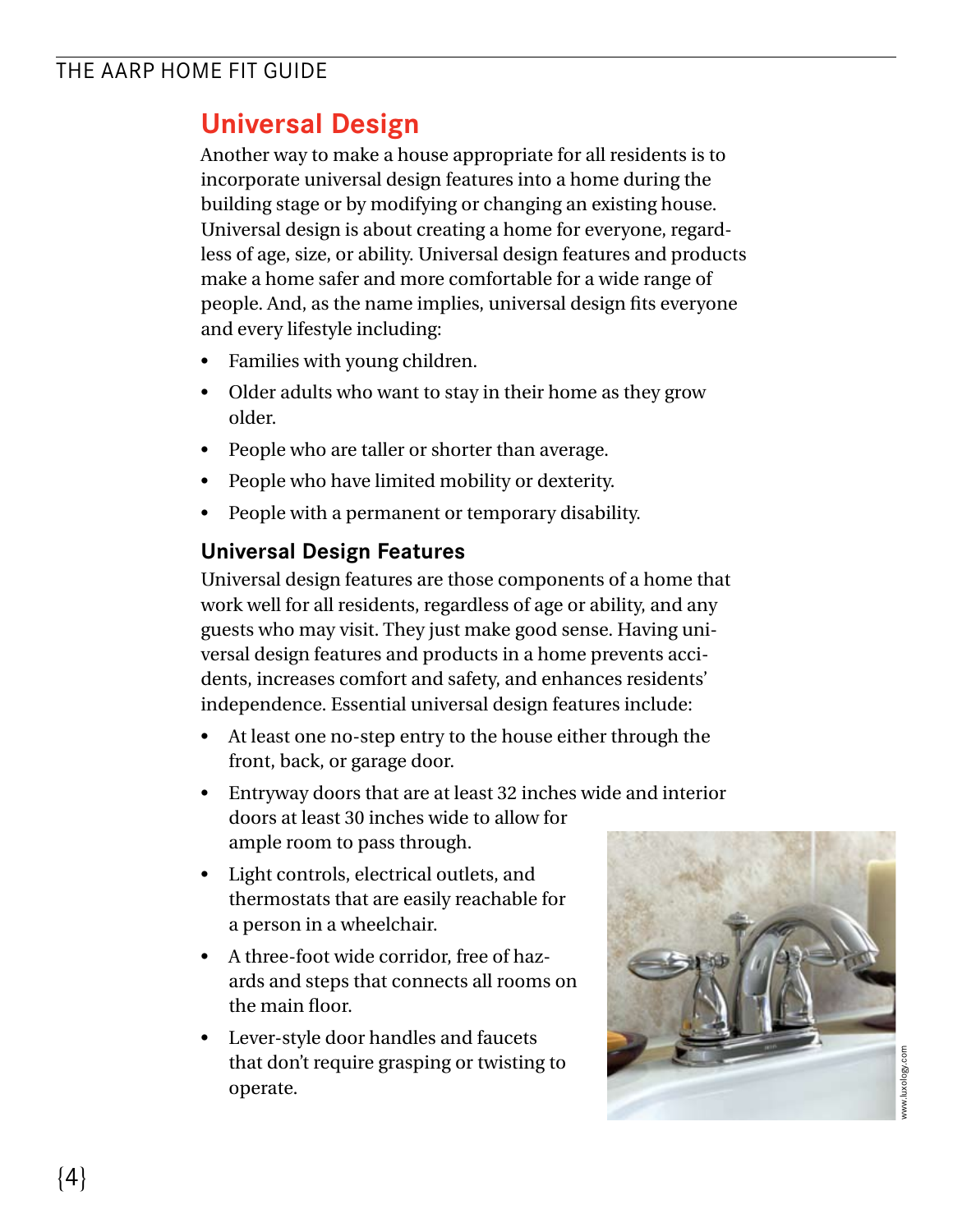### HOME LIVABILITY

- A bedroom, kitchen, entertainment area, and a full bathroom, with plenty of space for maneuverability, on the main foor.
- Reinforced bathroom walls for the option of adding grab bars.

In addition to those listed, there are many other universal design features and products that many people, especially those over 50, like and incorporate into their homes. They include:



www.jamesonmedical.com

- Raised front-loading clothes washer, dryer, and dishwasher;
- Side-by-side refrigerator;
- Easy-access kitchen storage (pull-out shelves, adjustable height cupboards, lazy susans);
- Low or no-threshold stall shower with built-in bench or seat;
- Non-slip floors, bathtubs, and showers;
- Raised, comfort-level toilets;
- Multi-level kitchen countertops with open space underneath so one can work while seated;
- Windows that require minimal effort to open and close;
- Covered entryway or porch to protect you from rain and snow;
- Rocker-style light switches;
- Task lighting directed to a specific surface or area that provides illumination for specifc tasks; and
- Easy-to-grasp cabinet knobs or pulls.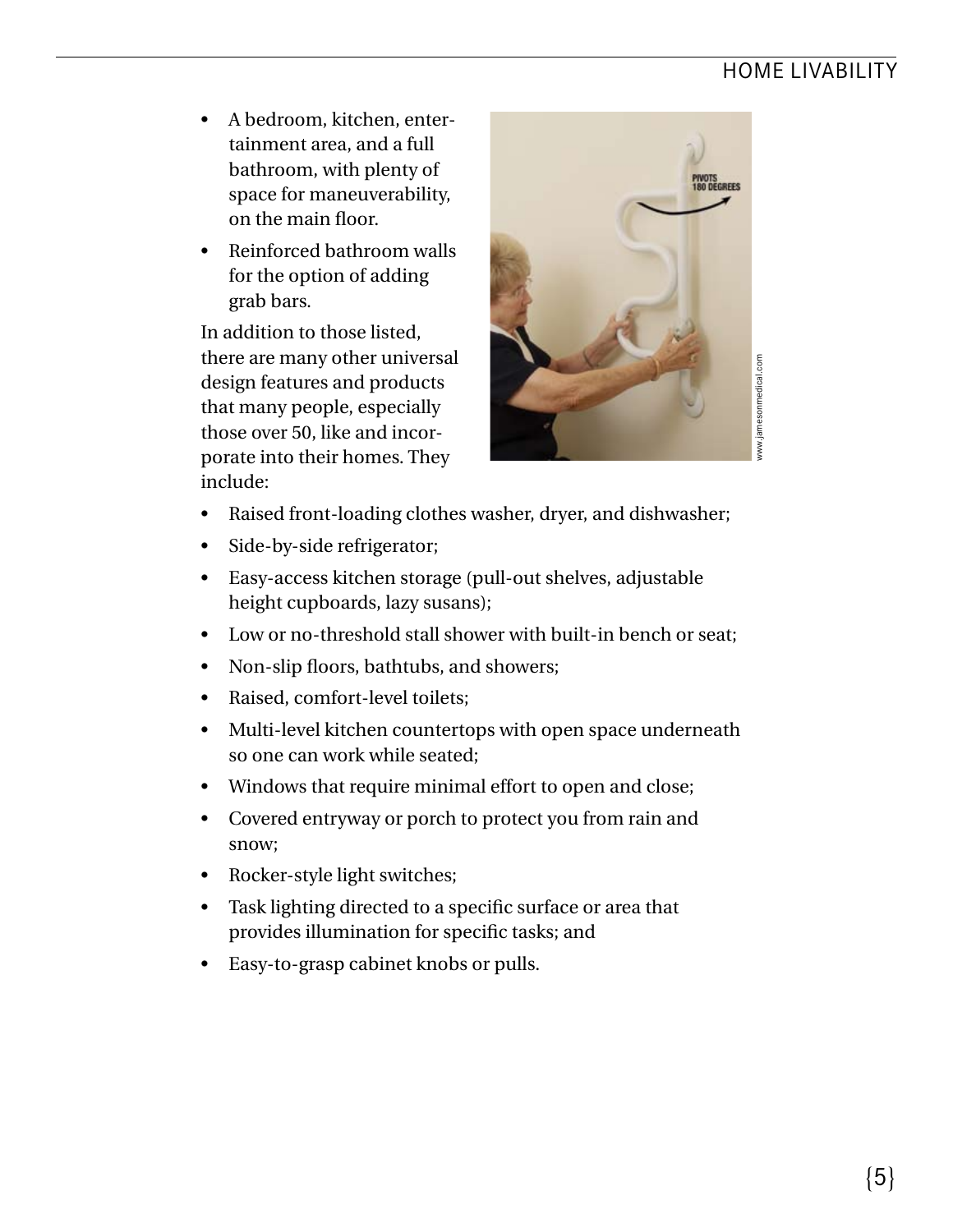## **Home Livability Evaluation Checklist**

Now that you've had the chance to think about your home, evaluate its livability, ask yourself the questions that follow and decide if your home meets your current and future livability requirements. Your answers will let you know if you need to make changes or if you should search for a more suitable home.

|  | $\Box$ Is there at least one step-free entrance into the home? |
|--|----------------------------------------------------------------|
|  |                                                                |

- $\Box$  Are there a bedroom, full bath, and kitchen facilities on one level, which are barrier free?
- $\Box$  Are the doorways and hallways wide enough to let a wheelchair pass through?
- $\Box$  Do doorknobs and faucets have lever handles, which are easier to use than rounded knobs?
- $\Box$  Are kitchen countertops mounted at varying heights so they can be used while standing or seated?
- $\Box$  Can kitchen and bathroom cabinets and shelves be easily reached?
- $\Box$  Do the bathtub and/or shower have a non-slip surface?
- $\Box$  Are there grab bars in the bathroom or has the wall been reinforced so that you can add them?
- $\Box$  Are hallways and staircases well lit?
- $\Box$  Are there secure handrails on both sides of stairways?
- $\Box$  Can light switches, electrical outlets, and thermostats be easily reached even when seated?
- $\Box$  Can the windows be opened with minimum effort?

If you would like a more complete assessment of your home for livability, enlist the help of an occupational therapist to aid you in identifying ways to improve safety in your home and ways you can modify your home to help compensate for any disability you may be experiencing.

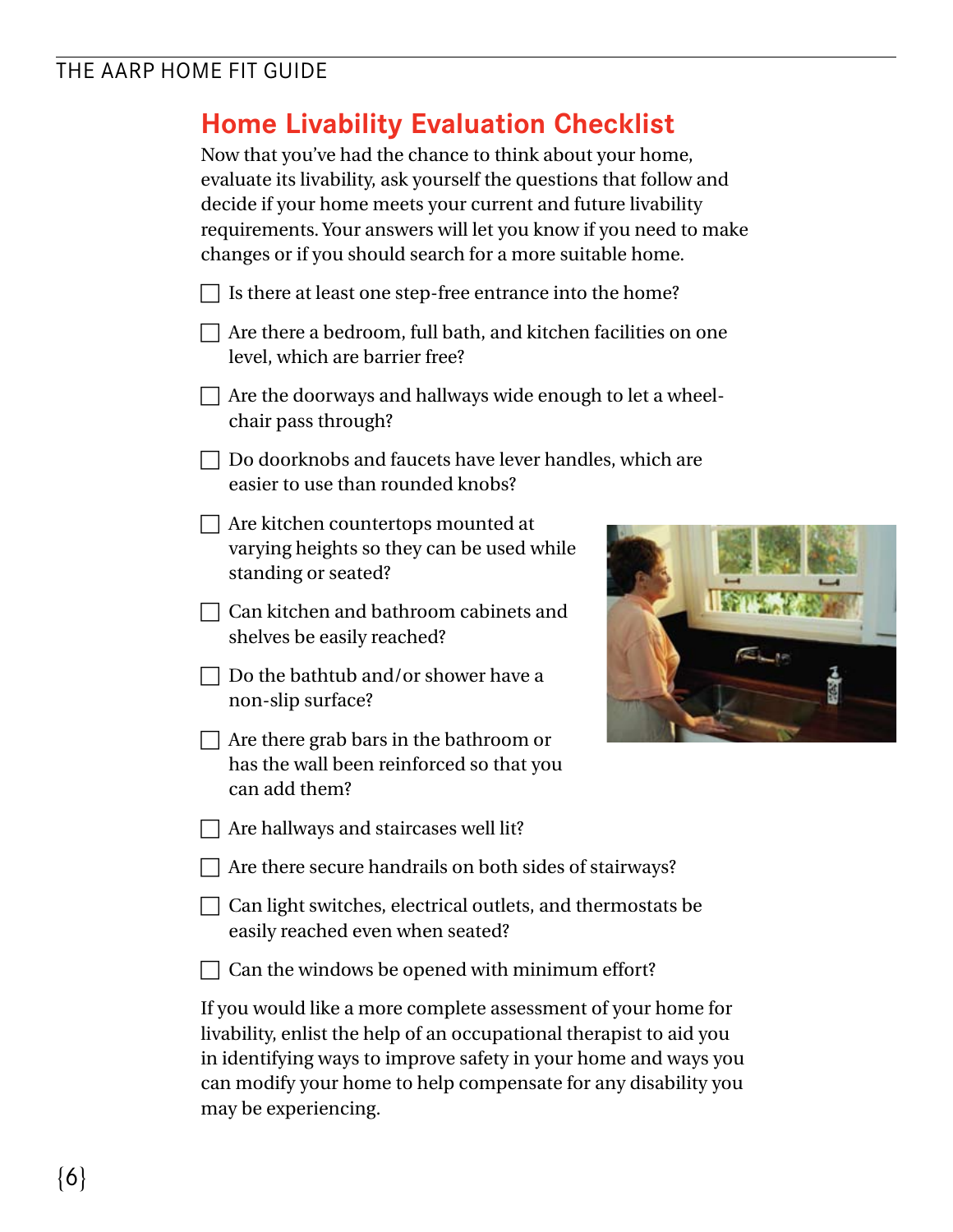## **Home Safety**

## **Home Safety and Falls**

Among people 65 years and older, falls are the leading cause of injury deaths and the most common cause of nonfatal injuries and hospital admissions for trauma. Each year in the United States, nearly one-third of older adults experience a fall.

The majority, 55 percent, of fall injuries among older people occurs inside the home and an additional 23 percent happen outside, but near the house. Many of these falls, and the resulting injuries, can be prevented by taking steps to eliminate or fx potential hazards in and around the home.

## **Home Safety Checklist**

Conducting a home safety check can go a long way in helping prevent problems that could lead to a fall, other injury, or loss of independence. Our checklist can help you spot safety problems that may be present in your home. Spend some time walking through your home checking for possible hazards. Then answer the questions below and review the recommendations that are listed. If you find any problems, take action to correct any hazards you may fnd and create a safer home environment for you, your family, and your guests.

#### **Entrances and Exits**

- $\Box$  Are exterior pathways, porches and doorways well lit?
- $\Box$  Are the walkways in good condition?
- $\Box$  Are there handrails on both sides of the steps?
- $\Box$  Are there scatter or throw rugs near the doorways that may cause tripping or slipping?
- $\Box$  Does the door have a security peephole or view panel at the correct height?

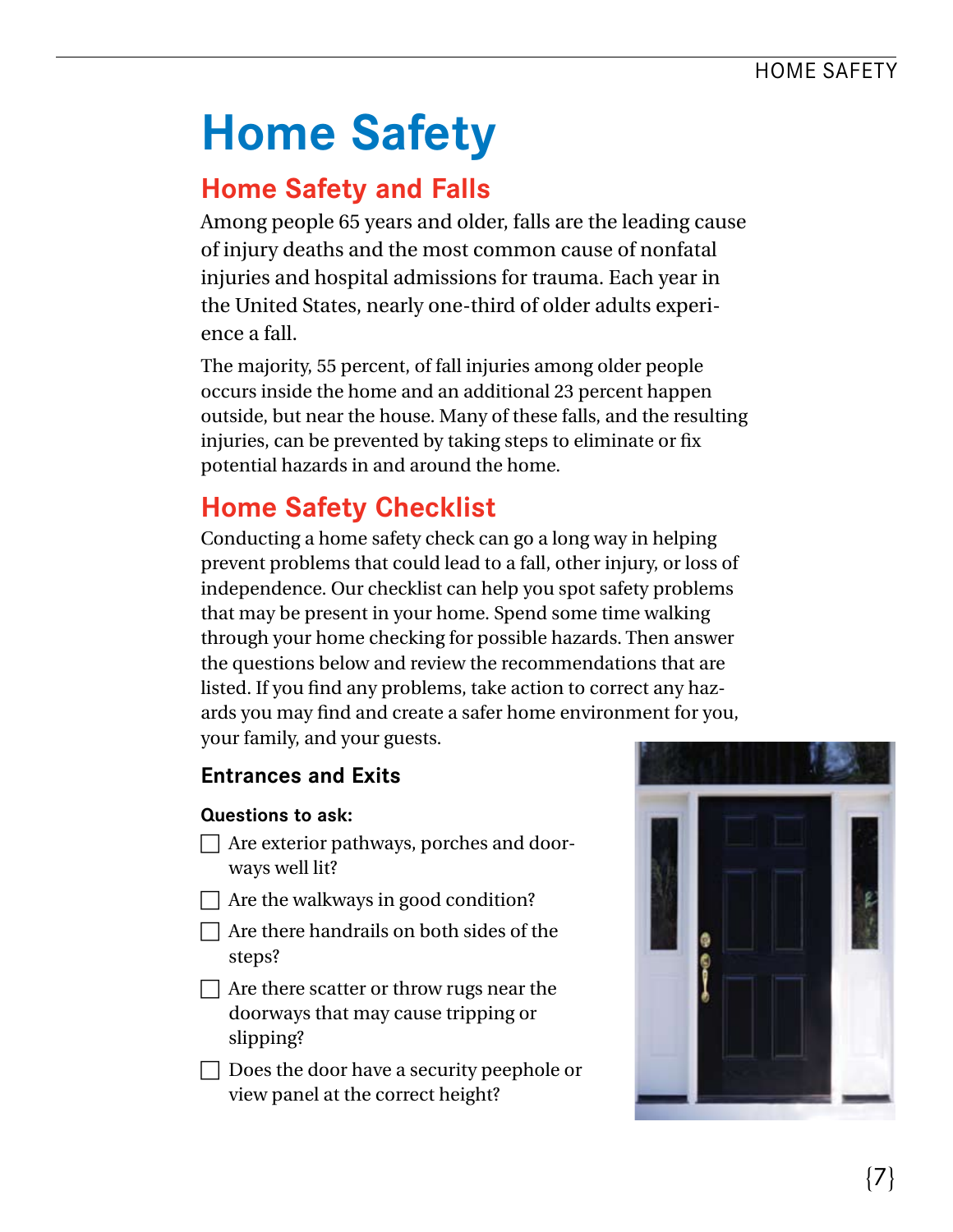- $\Box$  Is the door threshold visible or does it contribute to trips or falls?
- $\Box$  Is the door easy to open?

#### **Recommendations:**

- $\Box$  Increase lighting along pathways and entryways.
- $\Box$  Install floodlights with motion sensors.
- $\Box$  Install photoelectric "eyes" in light fixtures so lighting will turn on automatically at dusk.
- $\Box$  Repair any holes, loose bricks, or uneven areas of pathways.
- $\Box$  Install handrails on both sides of steps.
- $\Box$  Install lever door handles, which are easier to use than knobs. However, remember young children can also operate lever handles so you may want to keep doors locked when they are in the house.
- $\Box$  Remove all scatter or throw rugs throughout the house.
- $\Box$  Install peepholes on exterior doors at a height right for you.
- $\Box$  Install a beveled, no step, no trip threshold. A contrasting color will make it easily visible for added safety.
- $\Box$  Install a bench beside the door to hold packages while you are opening the door.

#### **Steps and Stairways**

- $\Box$  Are they in good repair?
- $\bigsqcup$  Is carpeting worn, torn or loose?
- $\Box$  Are there secure handrails on both sides of stairways?
- $\Box$  Are there light switches at both the top and bottom of indoor stairs?
- $\Box$  Are the stairs well lighted?
- $\Box$  Is there any clutter on the stairs?
- $\Box$  Can you clearly see the edges of the steps?

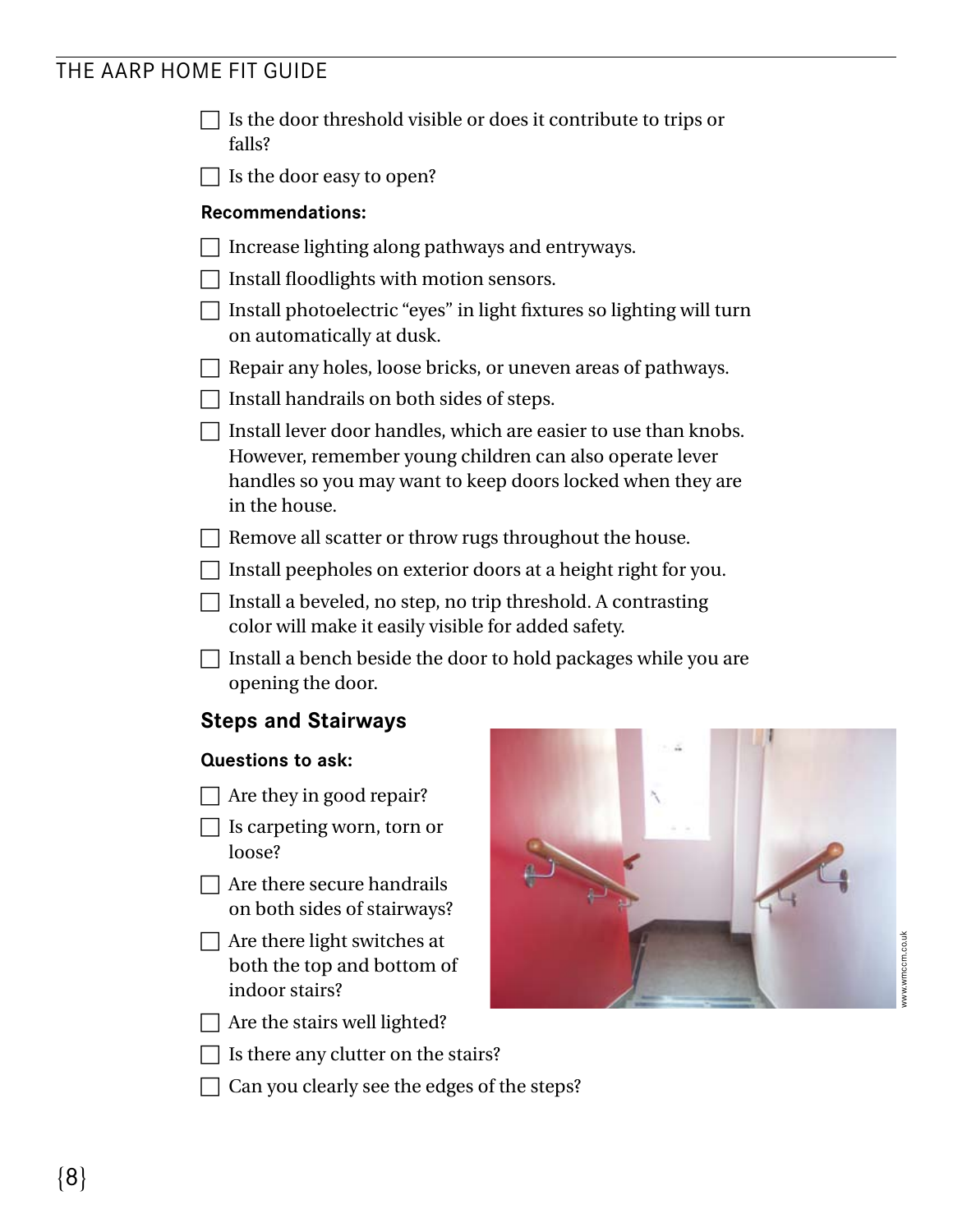#### **Recommendations:**

- $\Box$  Replace or remove any worn, torn, or loose carpeting. Be sure to choose a carpet pattern that doesn't hide step edges, making it look like steps have ended when they haven't.
- $\Box$  Make sure no nail heads are sticking out.
- $\Box$  Install handrails on both sides of stairs at a height right for you.
- $\Box$  Consider refinishing or replacing worn stair treads.
- $\Box$  Install light switches at top and bottom of stairs.
- $\Box$  Use the highest wattage lightbulb approved for overhead or nearby light fxture that does not produce excessive glare.
- $\Box$  Install night-lights in nearby outlets.
- $\Box$  Remove all objects from stairway.
- $\Box$  Paint edge of step with contrasting color if vision is impaired.
- $\Box$  Add non-slip adhesive strips to uncarpeted stair treads.

#### **Bathroom**

- $\Box$  Are the sink, bathtub and shower faucets easy to use?
- $\Box$  Is the bathtub and/or shower floor slippery?
- $\Box$  Do bathmats outside the tub have rubber backing and lie flat?
- $\Box$  Are there grab bars in the bathtub, shower, and toilet areas?
- $\Box$  Is a low toilet seat making it hard to stand up?
- $\Box$  Are there exposed hot water pipes beneath the sink?
- $\Box$  Is there a handheld or adjustable height showerhead?
- $\Box$  Is there a bath seat in bathtub or shower?
- $\Box$  Is the hot water heater set at 120 $^{\circ}$  or lower?
- $\Box$  Are there small electrical appliances including hair dryers, curling irons, shavers, etc., plugged in when not in use?
- Is there good lighting?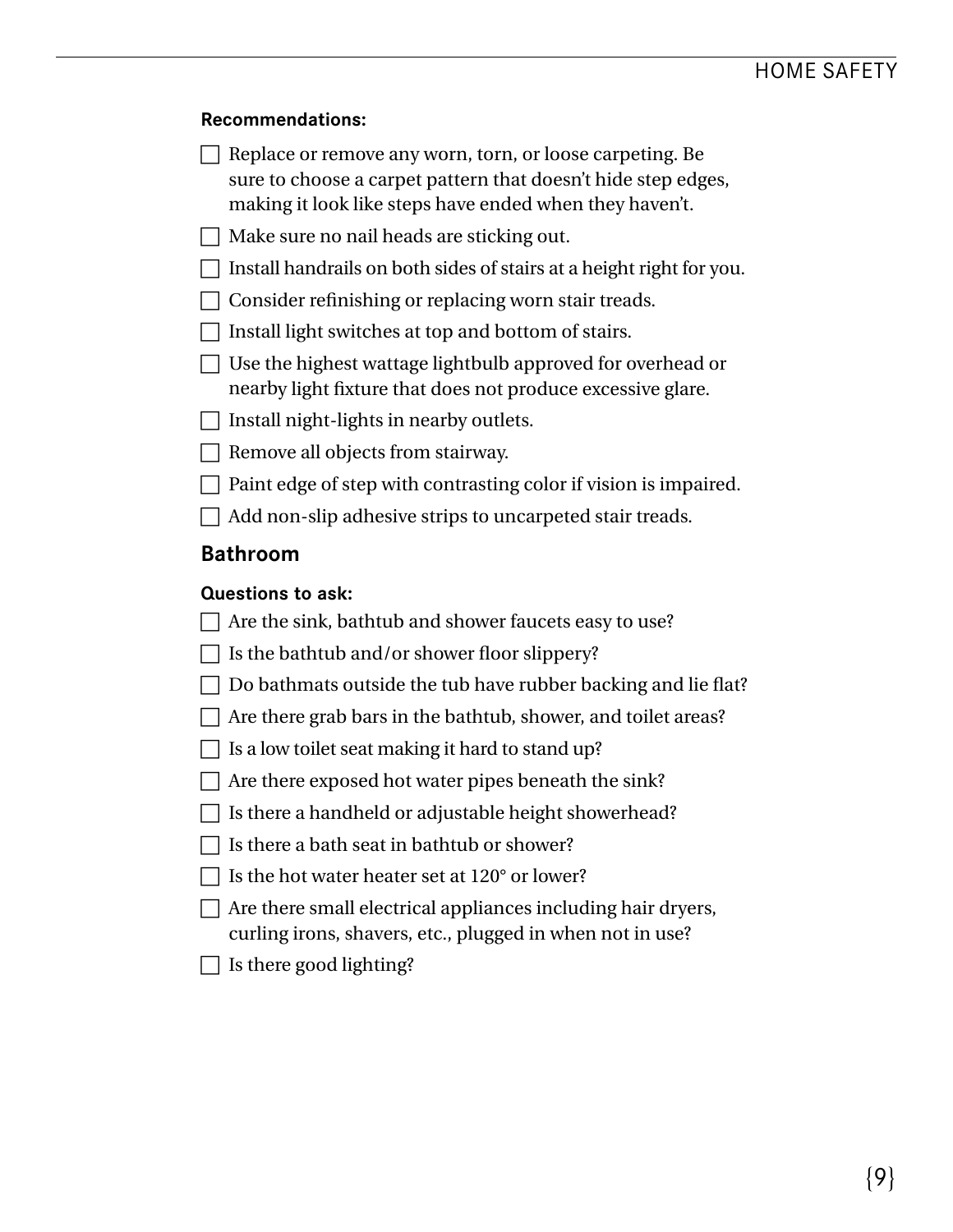#### **Recommendations:**

- $\Box$  Install lever handles on sink, bathtub and shower faucets.
- $\Box$  Use non-skid mats or non-slip strips on bathtub and shower floors.
- $\Box$  To prevent tripping or slipping on bathroom rugs or mats, use only rubber-backed rugs or mats that stay frmly in place or secure them with double-sided rug tape or rubber carpet mesh.
- $\Box$  Install grab bars (preferably two) in bathtub and shower and at toilet.
- $\Box$  Install a toilet seat extender or higher comfort height toilet.
- $\Box$  Insulate hot water pipes underneath the sink.
- $\Box$  Install a handheld or adjustable showerhead.
- $\Box$  Install a bath seat or bench in bathtub or shower.
- $\Box$  Set the water heater to 120 $^{\circ}$  to avoid scalding.
- $\Box$  Install highest wattage bulb allowed for fixture that does not cause excessive glare.



- $\Box$  Install night-light and/or replace light switch with glow switch that can be seen in the dark.
- $\Box$  Unplug all electrical appliances when not in use and never use any appliance near a flled sink or bathtub.

#### **Kitchen**

- $\Box$  Is there good lighting over the sink, stove, and countertop work areas?
- $\Box$  Are cabinets and cupboards easy to open?
- $\Box$  Are stove controls easily reached? Does your hand come close to the fame or electric coils?
- $\Box$  Is a fire extinguisher within easy reach?
- $\Box$  Do you have a sturdy step stool?
- $\Box$  Are objects on shelves or in drawers easily accessible?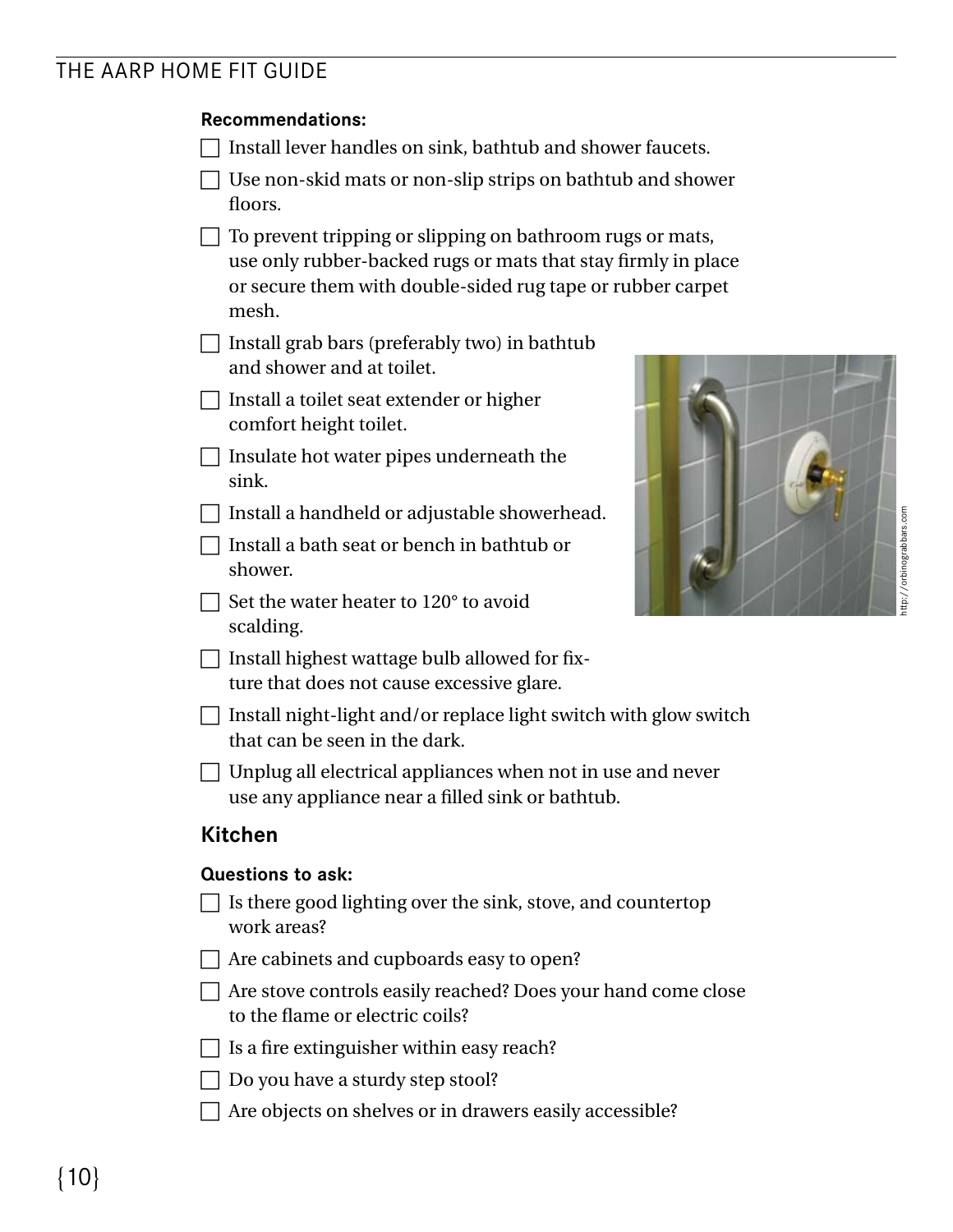| Does the sink have an anti-scald device?                                                                                                |
|-----------------------------------------------------------------------------------------------------------------------------------------|
| Is there a countertop work area that can be used while seated?                                                                          |
| Do you use wax on the floor?                                                                                                            |
| <b>Recommendations:</b>                                                                                                                 |
| Increase task lighting at sink, stove, and work areas and use<br>highest wattage bulb approved for all fixtures.                        |
| Install C or D-type handles on cabinets and cupboards.                                                                                  |
| If there are no young children in the house and you are<br>replacing your stove, consider purchasing one with controls at<br>the front. |
| Add touch and color-contrasted controls for those with low<br>vision.                                                                   |
| Mount an ABC-rated fire extinguisher in an easy to reach<br>place.                                                                      |
| Only use step stools that have non-slip steps and grip handle.                                                                          |
| Install adjustable, pull-down shelving to increase safe access<br>to upper cabinets.                                                    |
| Install pullout shelves under counters and<br>corner lazy susans.                                                                       |
| Install a pressure-balanced, temperature-<br>regulated faucet and keep it at 120° or less.                                              |
| Create countertop work space with knee<br>clearance by removing cabinet doors or<br>shelves so you can work while seated.               |
| Avoid using floor wax and don't walk on just<br>cleaned floors until they have completely<br>dried.                                     |
| Living Room, Dining Room,<br>and Bedroom                                                                                                |
| <b>Questions to ask:</b>                                                                                                                |
| Are all passageways clear and well lit?                                                                                                 |
| Are any electrical or telephone cords<br>exposed along pathways?                                                                        |
| Are rugs or carpets secured to floor? Are there any scatter or<br>throw rugs?                                                           |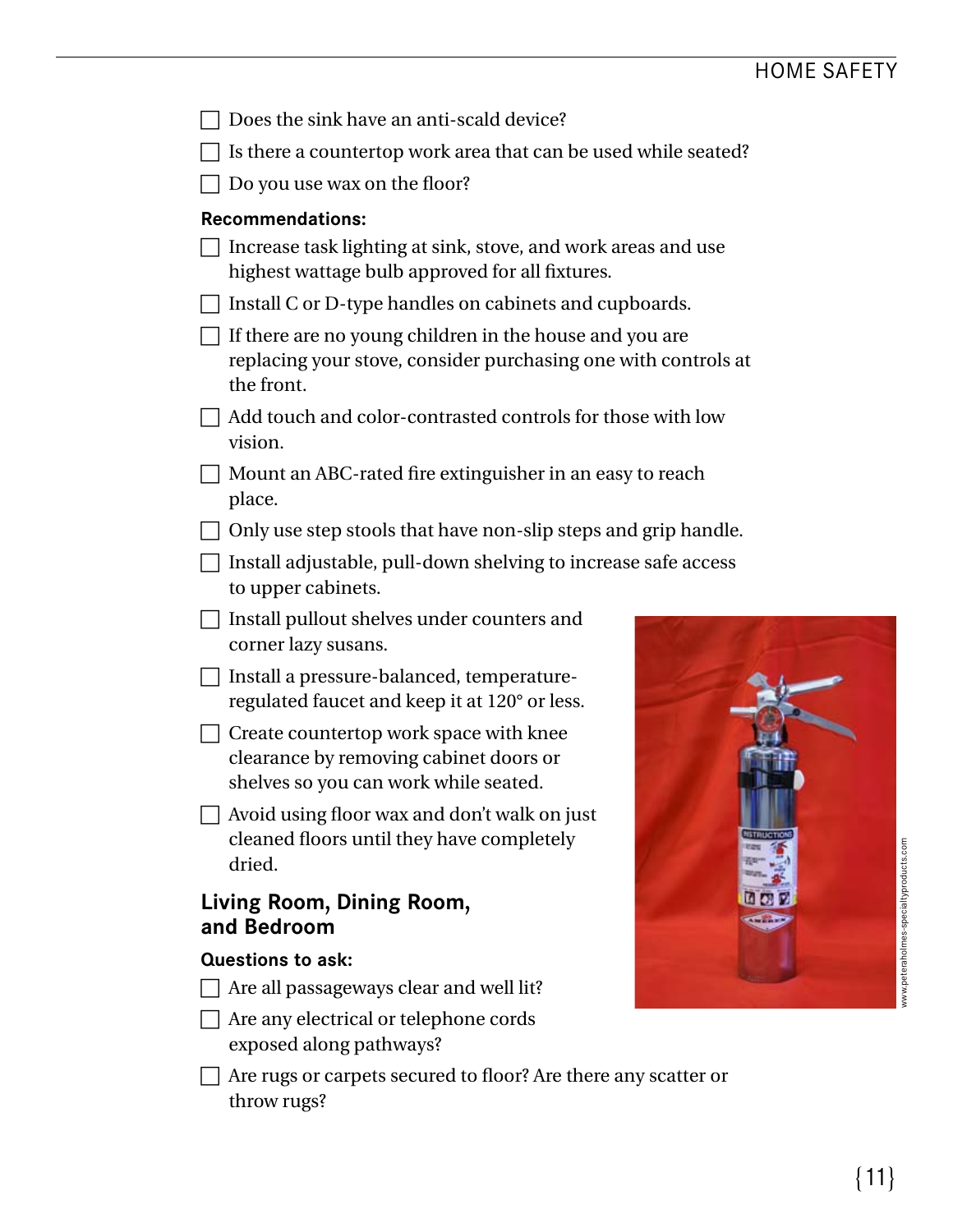| Is there ample light in all areas?                                                                     |
|--------------------------------------------------------------------------------------------------------|
| Are there smoke and carbon monoxide detectors on each<br>floor of the house? Are they near bedrooms?   |
| Is the telephone easily accessible from bed?                                                           |
| Are closets well lit and easy to use?                                                                  |
| Are light switches easy to use?                                                                        |
| <b>Recommendations:</b>                                                                                |
| Rearrange furniture to allow for clear, wide passageways.                                              |
| Use natural light to the fullest by opening curtains, blinds,<br>and shades during daylight hours.     |
| Use highest wattage lightbulb for fixture.                                                             |
| Place all cords along a wall where they can't cause tripping.                                          |
| Remove cords from under furniture or car-<br>peting to prevent fraying and possible fire.              |
| <b>MARITISTS</b><br>Use double-sided tape to secure all<br>rugs. Remove all scatter and throw<br>rugs. |
| Install telephone jack or cordless                                                                     |
| phone close to favorite chair and bed to<br>improve accessibility.                                     |
| Install touch control lamp or clapper device<br>that turns things on and off.                          |
| Install smoke and carbon monoxide alarms on every<br>floor.                                            |
| Make sure alarms can be heard in every bedroom.                                                        |
| Install a closet light and adjustable rods and shelves in closet.                                      |
| <b>Exterior</b>                                                                                        |
| <b>Questions to ask:</b>                                                                               |
| Is there any broken or uneven pavement on walkways or the<br>driveway?                                 |
| Are any shrub or tree roots sticking out of the ground?                                                |
| Is there adequate lighting to get in and out of all entrances<br>and exits including the garage?       |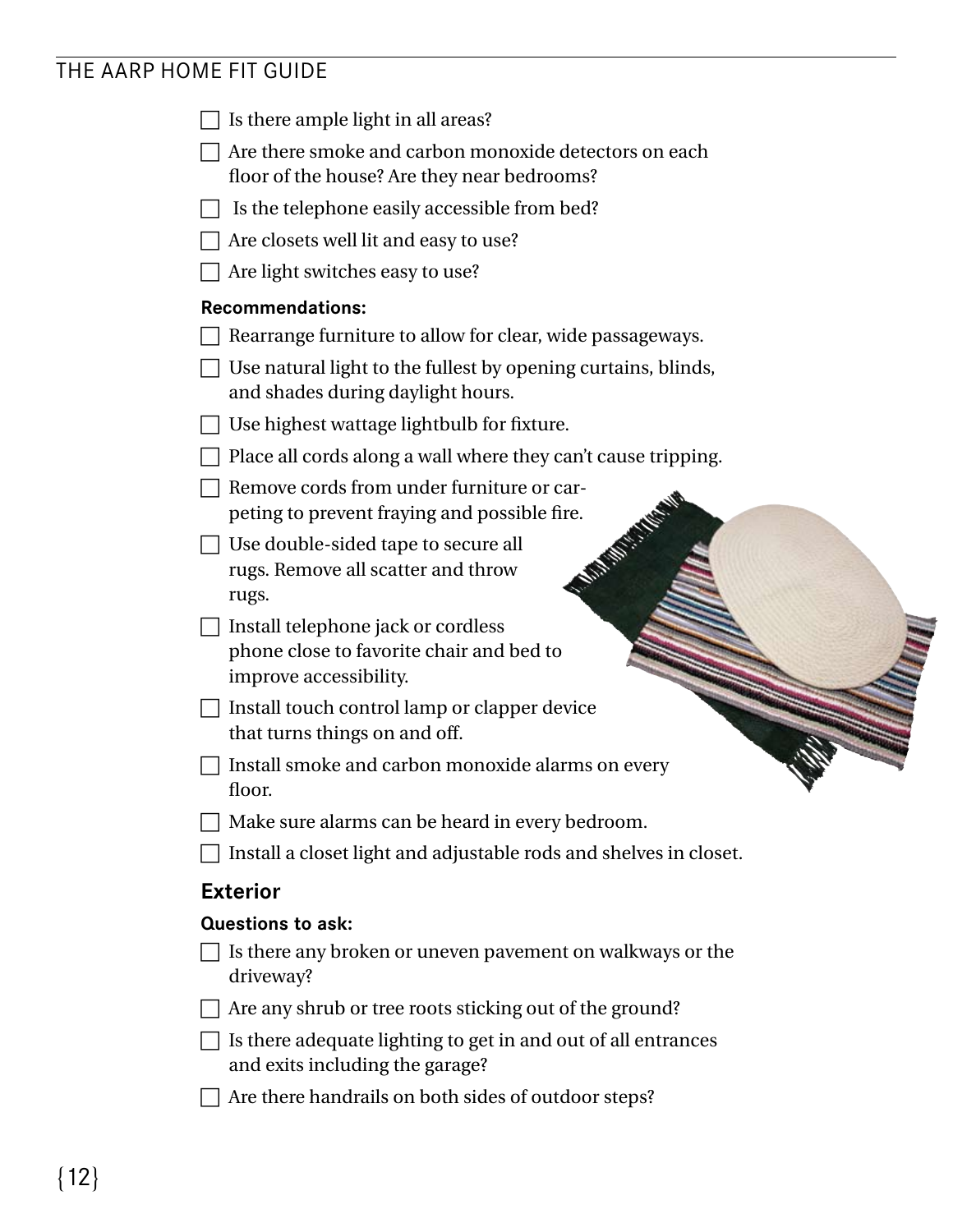#### **Recommendations:**

 $\Box$  Repair any broken or uneven pavement on all walkways and the driveway.

 $\Box$  Remove any shrub or tree roots that could be tripped over.

 $\Box$  Install bright lighting at all entrances and exits. If glare is an issue, choose bulbs that produce less glare. Consider floodlights with a motion sensor and/or photoelectric "eyes" in light fxtures.

 $\Box$  Install handrails on both sides of all steps for greater safety.

## **Getting Started on Making Your Home Safer and More Comfortable**

Sometimes it is diffcult to know where to begin to create a safer home when there are so many things you should do. The best way is to start simply. There are many changes you can make to your home, many at little or no cost, which can greatly increase its comfort and safety. Our ten favorites are included here. And, most of the products needed for these modifcations can be purchased at your local hardware store.

- 1. Install handrails on both sides of all steps (inside and outside);
- 2. Secure all carpets and area rugs with double-sided tape;
- 3. Install easy to grasp shaped handles for all drawers and cabinet doors;
- 4. Use brighter bulbs that do not produce excessive glare in all settings;
- 5. Install night-lights in all areas of night activity;
- 6. Add refective, non-slip tape on all non-carpeted stairs;
- 7. Install lever handles on all doors;
- 8. Place a bench near entrances for setting down purchases and resting;
- 9. Install closet lights, as well as adjustable, pull-down rods and shelves; and
- 10. Install rocker light switches; consider illuminated ones in select areas.

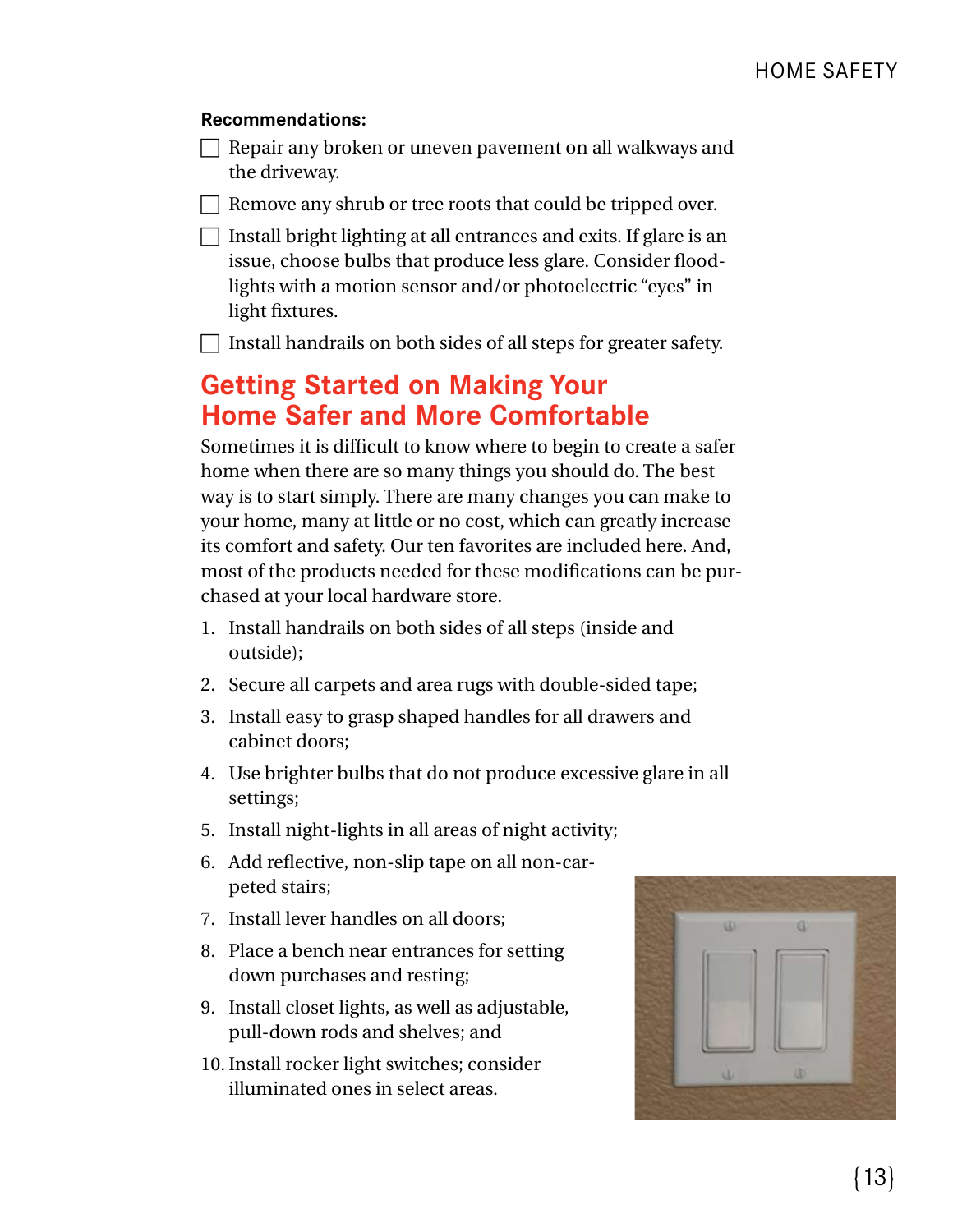

## **Home Emergency Exit Plan**

Emergencies, such as fres, can happen unexpectedly. Everyone, whether you live alone or in a house full of people, in an apartment or in a house, needs to have an emergency exit plan in place so everyone can evacuate the home quickly. In developing a home emergency exit plan, you should:

- $\Box$  Investigate all possible exits and escape routes and develop a plan for all levels of the home and all bedrooms.
- $\Box$  Make sure all family members, including young children and grandchildren, know the details of the plan.
- $\Box$  Select an agreed upon meeting place, such as a neighbor's house, mailbox, streetlight, or other location outside and away from the home where everyone can meet after exiting.
- $\Box$  Once the plan is in place, practice it every six months to make sure everyone can exit the home quickly and safely.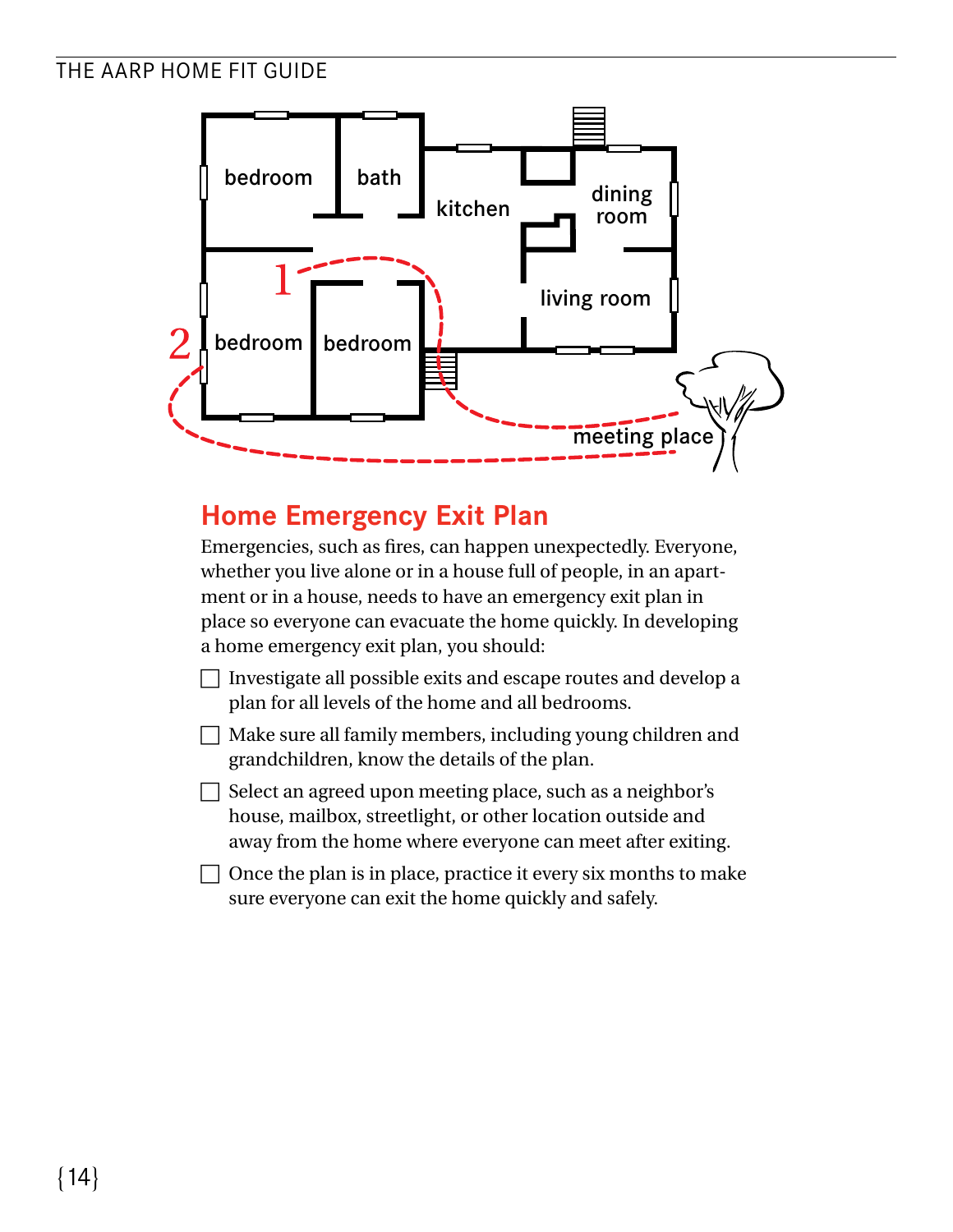## **Home Maintenance**

## **Your Home Is Your Greatest Asset—Take Care Of It!**

In addition to providing shelter, comfort, and safety, a home is often an older person's largest asset. Proper care of your home will not only protect your investment, it will help you avoid major problems and repairs down the road. Remember, home repair problems will only get bigger if not attended to. When it comes to your home, protect it—don't neglect it!

If you don't have the time, skill, or physical endurance to do everything on your list, consider getting help. If you need professional services, ask friends and neighbors for referrals. Get two or three estimates before you hire someone and make sure the person or company is licensed and insured.



## **Seasonal Tasks Around the House**

There are many things you can do throughout the year to prepare your house for each season. Using the checklist below will help you keep your house safe and sound all year long.

### **Spring**

- $\Box$  Clean windows.
- $\Box$  Replace storm windows with screens.
- $\Box$  Change batteries in smoke detectors.
- $\Box$  Inspect house for fire hazards, such as overloaded extension cords.
- $\Box$  Check or install carbon monoxide detectors.
- $\Box$  Make sure all exits, hallways, and stairs are clear.
- $\Box$  Clean gutters, yard, driveways, patios, porches, decks, and walkways.
- $\Box$  Clean out garage, shed, or carport.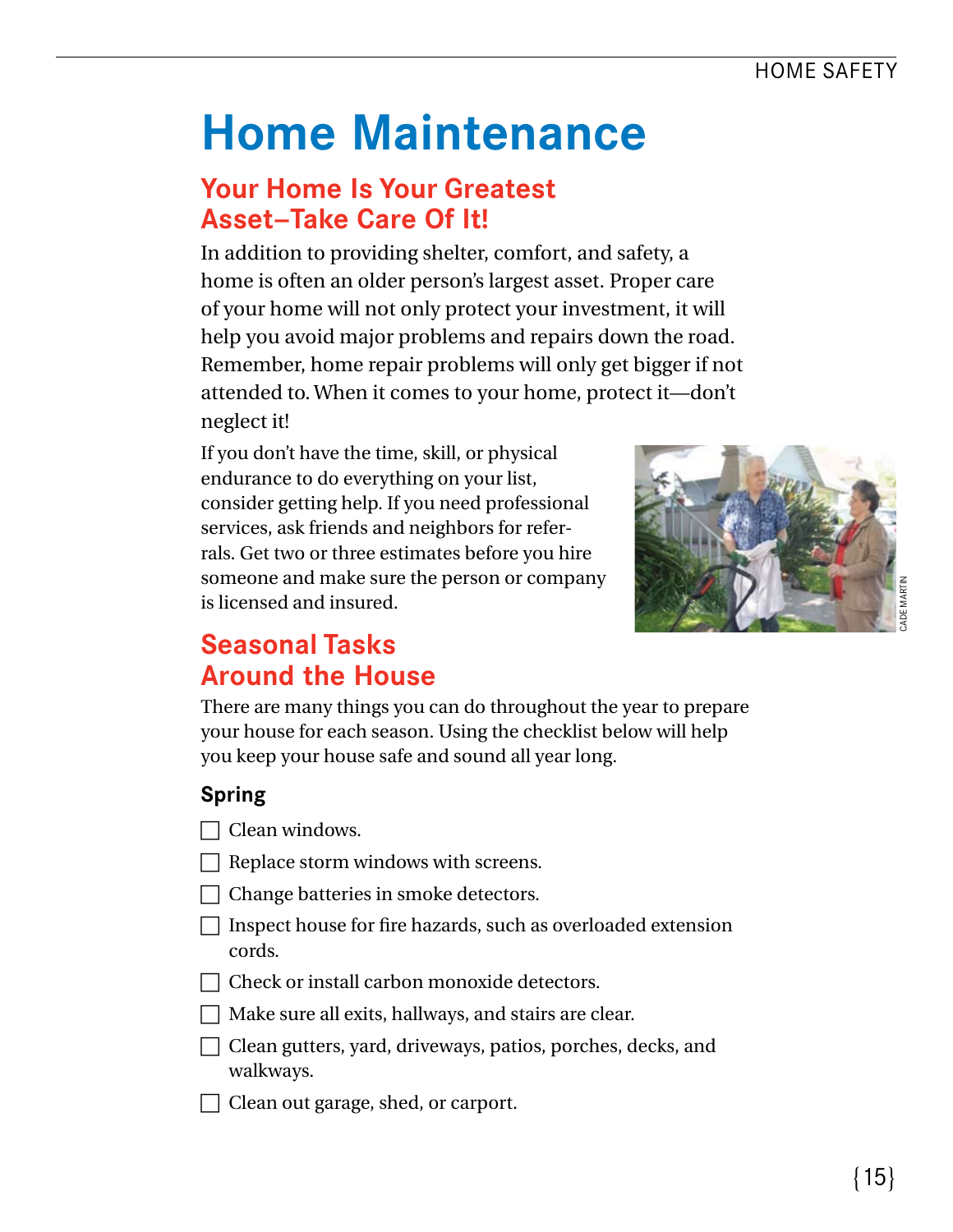|      | Clean basement and attic.                                                                                                                                                                 |
|------|-------------------------------------------------------------------------------------------------------------------------------------------------------------------------------------------|
|      | Clean your clothes dryer's vent system. Lint buildup can cause<br>the dryer to run longer to dry your clothes, using energy need-<br>lessly. Lint buildup in the vent can lead to a fire. |
|      | Make sure all indoor and outdoor stairs are slip proof, well lit,<br>and in good condition.                                                                                               |
|      | Fix broken or uneven pavement on stairs, walkways, patios, or<br>driveways.                                                                                                               |
|      | Have someone inspect the roof for leaks, loose shingles, or<br>debris.                                                                                                                    |
|      | Check indoors and outside for signs of pests, such as termites<br>or rodents. Call a professional if you suspect activity.                                                                |
|      | Fix broken doors, gates, or fences.                                                                                                                                                       |
|      | <b>Summer</b>                                                                                                                                                                             |
|      | Mow the lawn and trim the bushes.                                                                                                                                                         |
|      | Have an arborist remove weak, dead, or rotten<br>trees or large branches that may fall on the house.                                                                                      |
|      | Install window air conditioners or have central air<br>system inspected.                                                                                                                  |
|      | Check all door locks and doorknobs to be sure they're in<br>good working order.                                                                                                           |
|      | Install deadbolts on doors, if you don't have them.                                                                                                                                       |
|      | Check the home security system or consider installing one.                                                                                                                                |
|      | Check screens in doors and windows and repair or replace as<br>needed.                                                                                                                    |
|      | Check all outside lights and replace bulbs as needed.                                                                                                                                     |
|      | Clean outdoor lawn furniture and grill.                                                                                                                                                   |
|      | Check garden hoses for leaks and replace as necessary.                                                                                                                                    |
| Fall |                                                                                                                                                                                           |
|      | Rake leaves.                                                                                                                                                                              |
|      | Clean and inspect gutters, downspouts, and eaves.                                                                                                                                         |
|      | Weatherize house for winter—including attic and basement—<br>with insulation, weather stripping, caulk, plaster, or replace-<br>ment windows.                                             |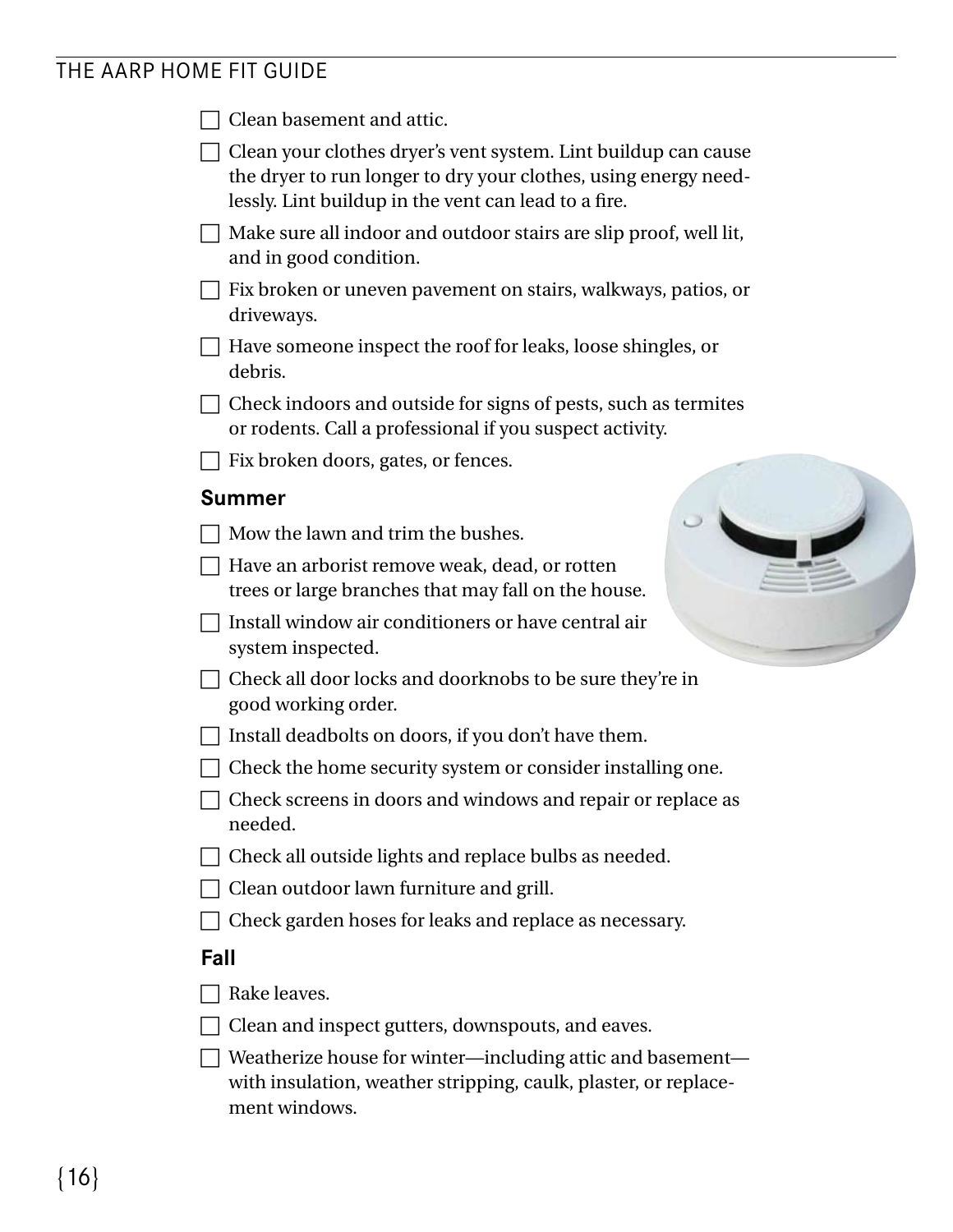| Check and clean furnace and replace air filters.                                                                                                                                                            |
|-------------------------------------------------------------------------------------------------------------------------------------------------------------------------------------------------------------|
| Store lawn furniture, hoses, planters, grills and other outdoor<br>items for winter.                                                                                                                        |
| Buy and store salt, sand, snow shovel, and snow blower.                                                                                                                                                     |
| Drain outdoor water faucets and irrigation pumps.                                                                                                                                                           |
| Clean your clothes dryer's vent system. Lint buildup can cause<br>the dryer to run longer to dry your clothes, using energy need-<br>lessly. Lint buildup in the vent can lead to a fire.                   |
| Create and store an emergency survival kit for bad weather.<br>Include batteries, candles, water, and canned or packaged<br>food that won't spoil.                                                          |
| Inspect and clean fireplace and stock up on firewood. Hire a<br>chimney sweep if you haven't had your chimney flue cleaned<br>in a while or if you regularly use your fireplace or wood stove.              |
| Change screens to storm windows and remove and clean<br>window air-conditioning units.                                                                                                                      |
| Fill oil or propane tanks.                                                                                                                                                                                  |
| Keep walkways, pathways, and driveways clear of leaves and<br>debris.                                                                                                                                       |
|                                                                                                                                                                                                             |
| Change batteries in smoke detectors.                                                                                                                                                                        |
| Winter                                                                                                                                                                                                      |
| Keep walkways and driveways clear of snow and ice.                                                                                                                                                          |
| Put a blanket, shovel, sand, and first aid kit in your car.                                                                                                                                                 |
| $\Box$ Stock up on canned goods and household items, including<br>lightbulbs and batteries. (Buy compact fluorescent light-<br>bulbs (CFLs). They are more energy efficient and will last a lot<br>longer.) |
| Check for proper lighting inside and outside the house.                                                                                                                                                     |
| Check all holiday lights inside and outside the house and<br>make sure they are in good working order.                                                                                                      |
| Make sure space heaters work properly and never leave them<br>on unattended. Be sure not to place them too close to furni-<br>ture or draperies.                                                            |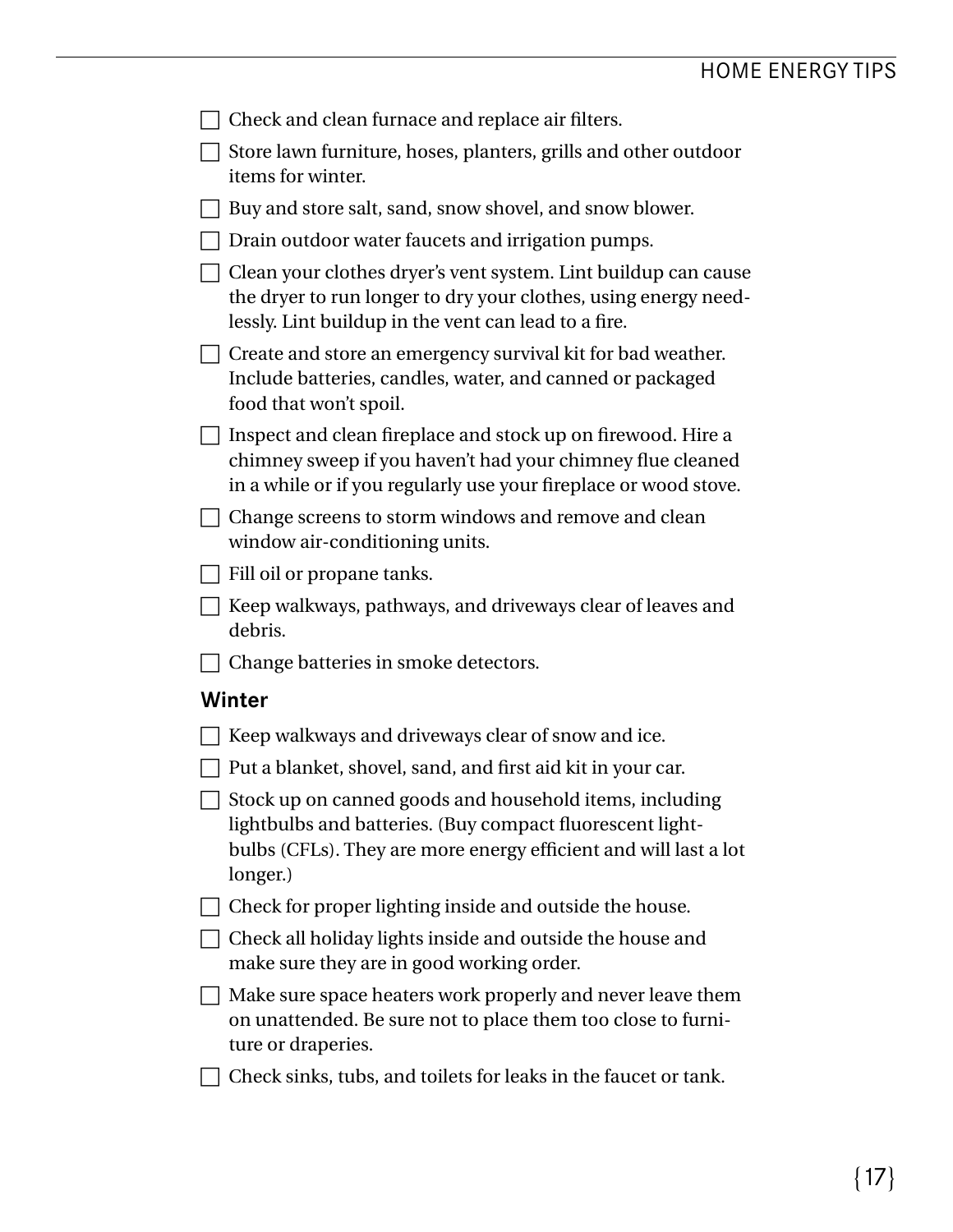## **Home Energy Tips**

## **Free and Easy Ways to Cut Your Energy Bill**

With energy bills on the rise, everyone is looking for ways to cut back on energy consumption. Here are some easy and free things anyone can do to help cut energy costs:

- **In winter, open drapes, blinds, or shades on southfacing windows and let the sun warm your rooms**. Close them at sundown so they help insulate. Remember clean windows maximize solar gain.
- **In summer, close drapes, blinds, or shades on east- and west-facing windows**. Once the sun goes down, open the windows to let the cooler night air in, but remember to close and lock ground floor windows before retiring.
- **Shut fireplace dampers** to prevent heated air from going up the chimney when the freplace is not in use. This will stop the loss of warm air up the chimney all year long. Be sure all embers are out before closing the damper after burning a fre.
- **Remove window air-conditioning units when the summer is over** to prevent heat from escaping. If the unit can't be moved, put a cover over it to prevent drafts.
- $\Box$  **Turn off lights in unoccupied rooms** and kitchen and bathroom ventilating fans after they've done their job. Ventilating fans can quickly blow out a house full of heated or cooled air if left on.
- **Place your favorite chair or sofa away from an exterior wall or window** so you aren't sitting in a draft.
- $\Box$  Cut your shower time in half and lower the temperature on your water heater to 120° to reduce water heating costs.
- **Take short showers instead of baths**. They use less water so your water heater won't have to work so hard.
- **T** Run your clothes and dishwashers only when you have a **full load**. Use the cold water setting of your clothes washer when possible and be sure to clean the clothes dryer's lint flter after every load.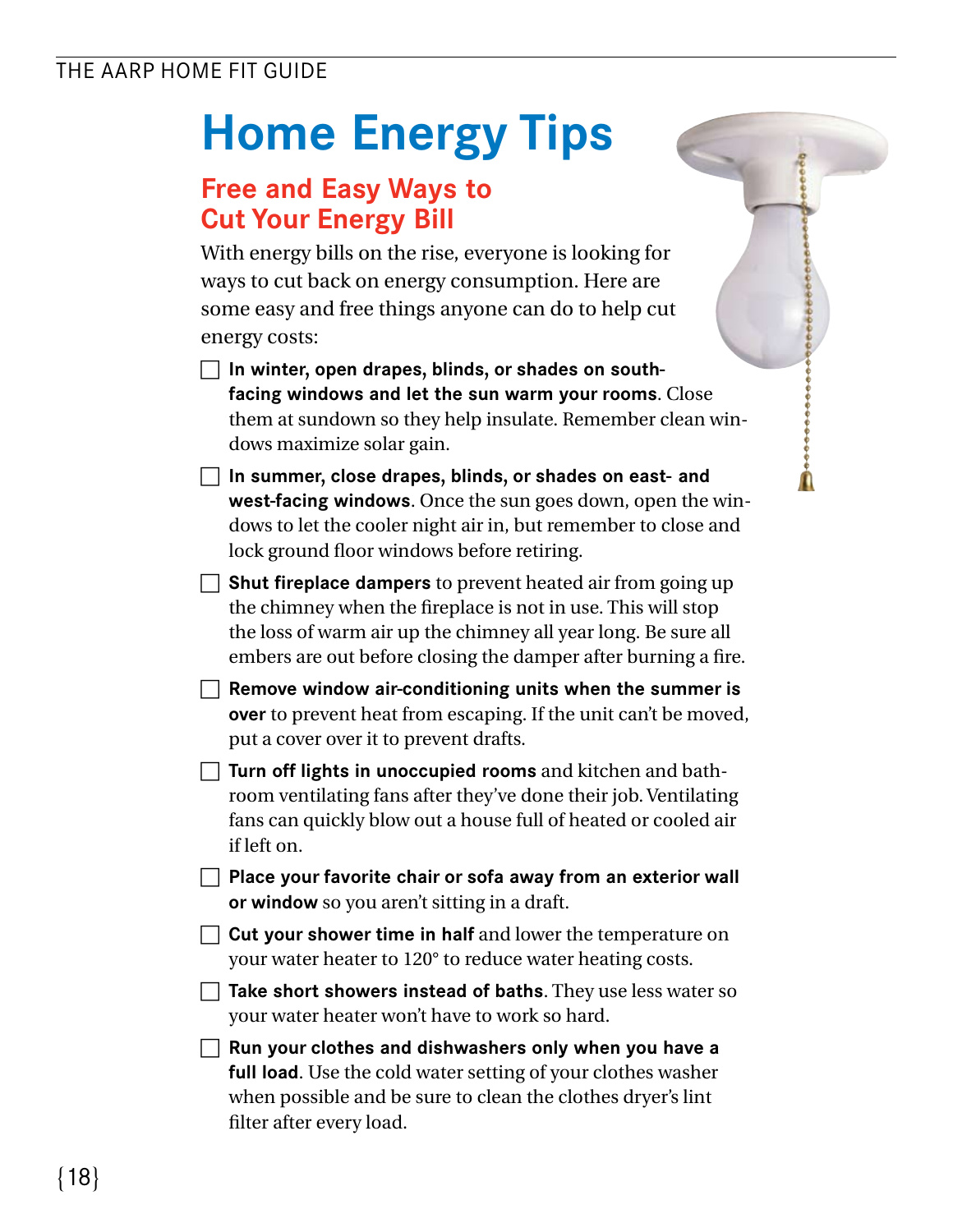$\sqcap$  Clean the lint filter in your clothes dryer after every load and periodically clean your dryer's vent system. Lint buildup can cause the dryer to run longer to dry your clothes, which wastes energy and lint in the vent can lead to a fre.

**Clean registers, baseboard heaters, and radiators** and make sure they are not blocked by curtains, furniture, or carpeting.

- **Turn off lights in unoccupied rooms.**
- **When not in use, unplug block-type chargers** (such as phone, fashlight, small appliance, and toy chargers).
- $\Box$  Lower your thermostat at night and sleep under extra blankets or a comforter during cooler months.

 $\Box$  If you have ceiling fans, turn the fan on low in the opposite **direction to recirculate the air**, remembering that warm air rises and cold air sinks.

c **Use heat-generating appliances—washers, dryers, or ovens during the morning or evening when it's cooler**. This reduces the load on your air conditioner in the summer and helps heat the house in the winter.

**T** Instead of using your dishwasher's drying cycle, air dry **washed dishes and pots and pans**.

## **Energy Efficiency Projects That Save You Money**

Everyone wants to lower their utility bill. By following just a few of the tips below, you can make your home more comfortable and easier to heat and cool—while saving money.

c **Install weather stripping or caulk around doors and windows** and place foam gaskets behind outlet plate covers on exterior walls. If there is a gap at the bottom of the door, install a door sweep or door shoe gasket.

**T** Insulate the ceiling and attic for savings on both heating and cooling costs. Attic insulation is a primary way to maximize heating effciency. New plastic-wrapped fberglass batts slip easily into place and eliminate scratchy surfaces.

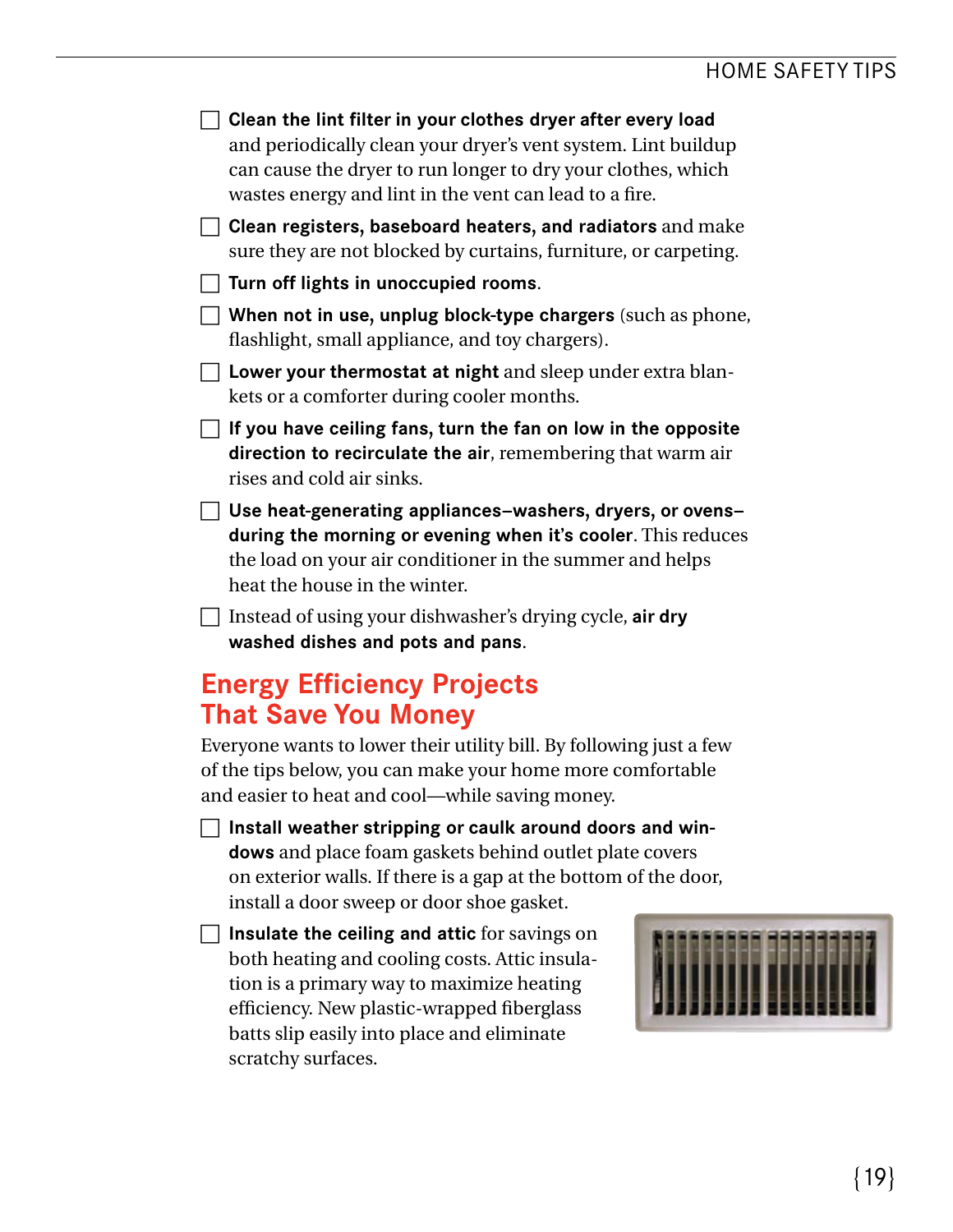- **T** Install a programmable thermostat to change the set point for the times when you are regularly away from home or are asleep.
- **Seal and insulate ducts**. Ducts running through unfinished spaces (attics, crawl spaces, and garages) that are not properly sealed and insulated can waste energy used to heat and cool the home. Seal the joints with a non-hardening sealant and insulate the ducts. Also, seal the gaps around pipes that connect to the house from the outside with expanding foam, which comes in convenient aerosol cans.

 $\Box$  Wrap your hot water heater, especially older models that don't have much insulation, with an insulation blanket or jacket made specifcally for this purpose. (Note: Blankets aren't recommended for gas heaters and those with automatic vent dampers. Check with your heater's manufacturer to see if your unit can be wrapped.) Reduce your water heating expenses further by installing low flow shower heads and faucets.

**Install glass doors on your fireplace opening.** They can prevent embers and ash from fying free and warm air from escaping.

**The Remove window air-conditioning units before cold weather to prevent heat from escaping** through and around the unit. If the unit can't be removed, put a cover over it to prevent drafts and make sure there are no openings where cold air can seep in.

**C** Replace or clean furnace air filters once a month or according to manufacturers instructions. A clogged, dirty filter blocks air flow and forces your furnace to work harder and raises your energy bill.

- $\Box$  **Clean warm air registers, baseboard heaters and radiators** several times a year.
- **Check the heating system.** Call a professional to clean and tune your furnace once a year.

c If you have radiators, **place a heat-resistant reflector between the radiator and outside wall**.

**The Replace incandescent lightbulbs, especially in high-use areas, with Energy Star® compact fluorescent lightbulbs**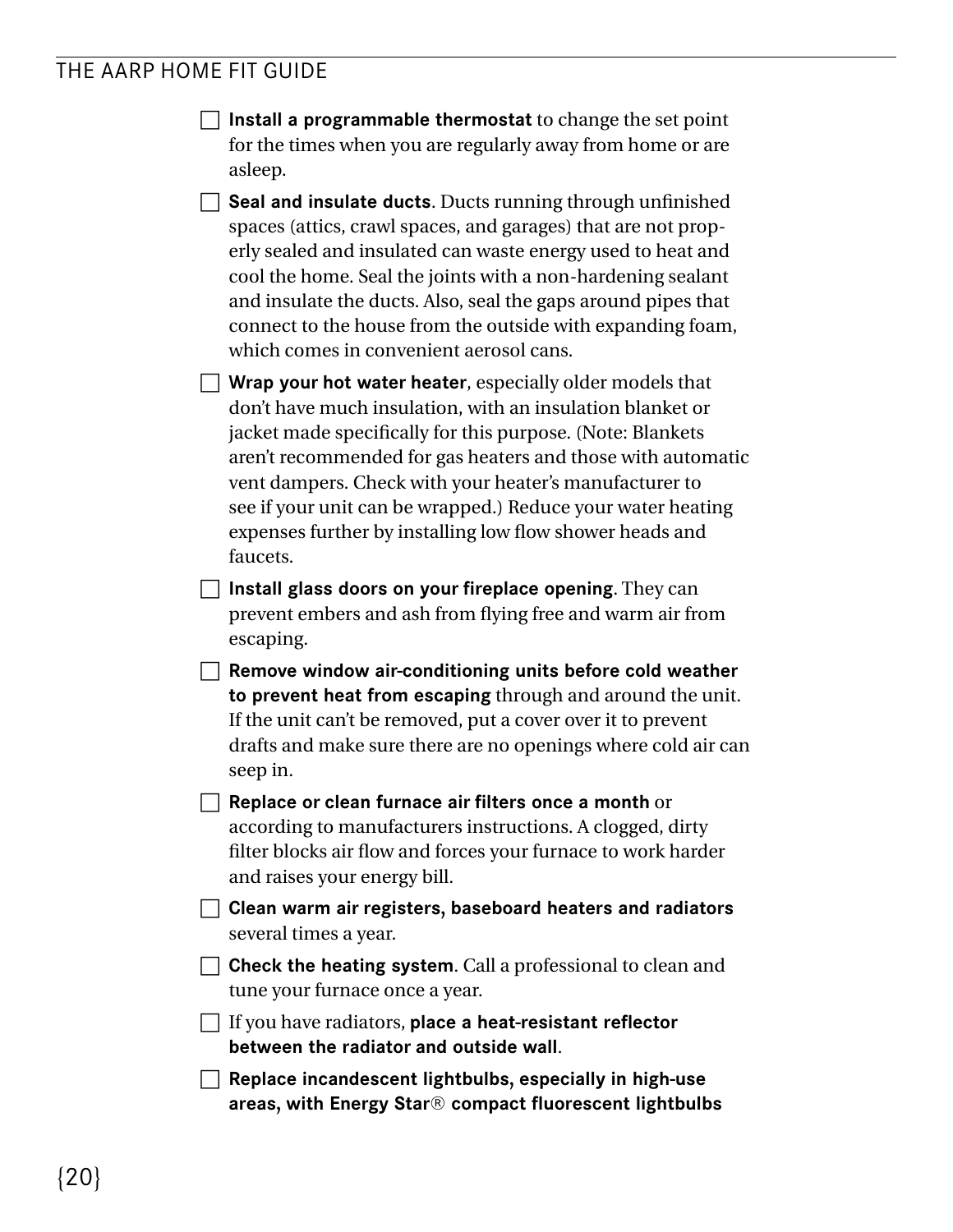**(CFLs)**. While they cost more, compact fuorescent bulbs use much less energy than incandescent bulbs and last a lot longer and are better for the environment.

- $\Box$  Install white shades or blinds on windows to reflect heat away from the house if you live in a warm climate.
- $\Box$  If there isn't enough roof overhang to shield windows from direct sun, **consider installing awnings over west and southfacing windows**. They will not only block solar heat, but will also protect furnishings from UV damage.
- **Install a motion detector or photocell unit** on exterior porch or flood lights so they will only turn on when needed and will turn off during the day automatically.
- $\Box$  Ask your utility company to do an energy audit. Cost for an audit varies but some companies offer free audits for lowincome families.

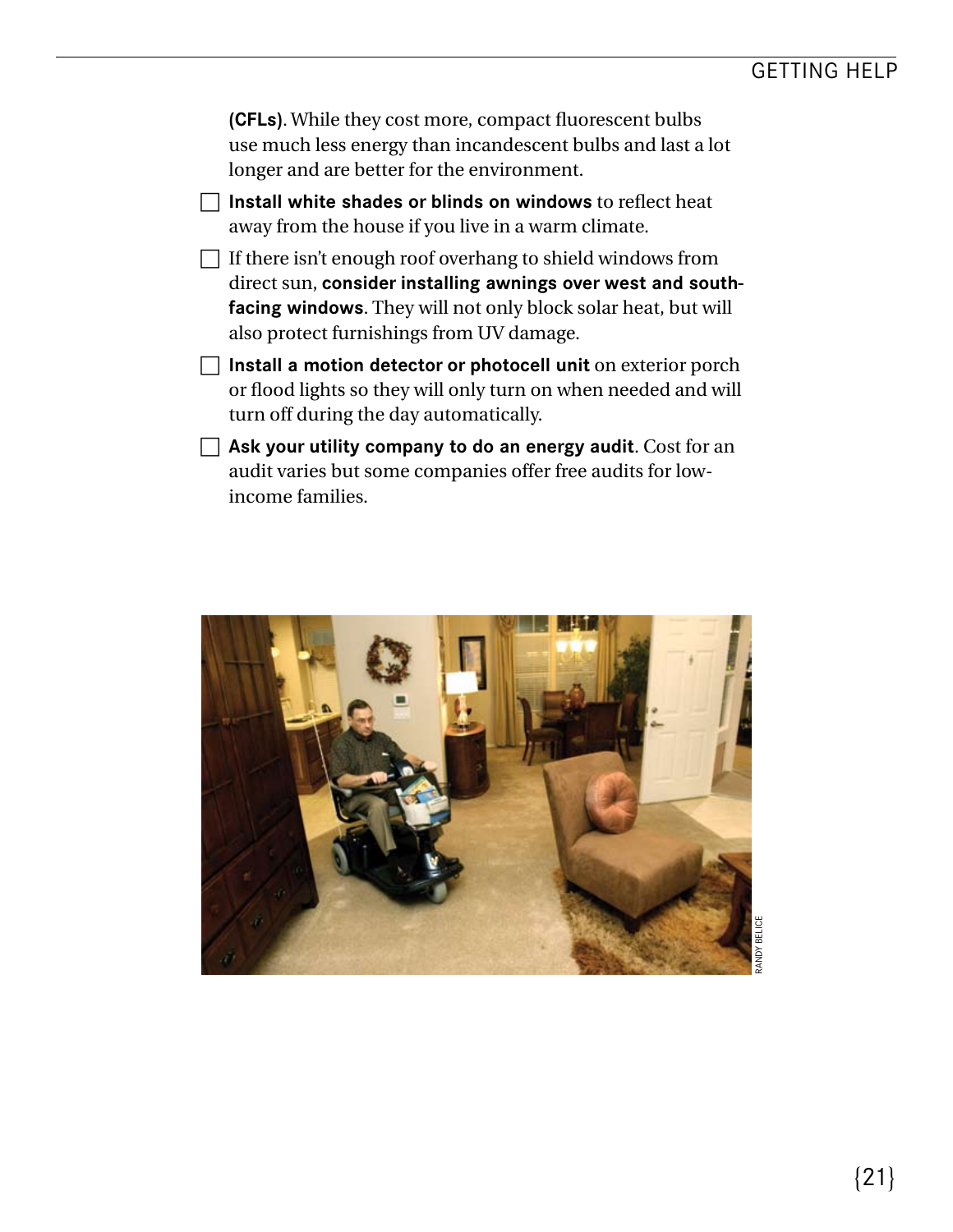## **Getting Help**

## **Certified Aging-in-Place Specialists (CAPS)**

The National Association of Home Builders Remodelers (NAHB), in collaboration with the NAHB Research Center, NAHB Seniors Housing Council and AARP, developed the Certifed Agingin-Place Specialist (CAPS) program to address the needs of consumers who want to make their house a home for a lifetime regardless of one's age or abilities.

A certifed aging-in-place specialist is specially trained in:

- The unique needs of older people;
- Home modifications that can help people continue living independently in their homes longer;
- Common remodeling projects; and
- Solutions to common barriers.

CAPS professionals have been taught the strategies and techniques for designing and building aesthetically pleasing, barrier-free living environments. The CAPS program goes beyond design to address the codes and standards, common remodeling projects and their costs, product ideas and resources needed to provide comprehensive and practical aging-in-place solutions.

To fnd a CAPS professional in your area, go online to **<www.nahb.org/caps>**.

## **Finding an Occupational Therapist**

Physicians, case managers, and other medical professionals can refer you to occupational therapy practitioners in your area. Other sources for locating occupational therapists that specialize in home modifcations include your local home builders association as well as colleagues, family members, and friends who have received occupational therapy services.

All occupational therapy practitioners are qualifed to work in home modifcation, however, many who specialize in this area have obtained specialty certifcation through the American Occupational Therapy Association (AOTA) or have the CAPS designation.

To fnd out more about occupational therapists and home modi-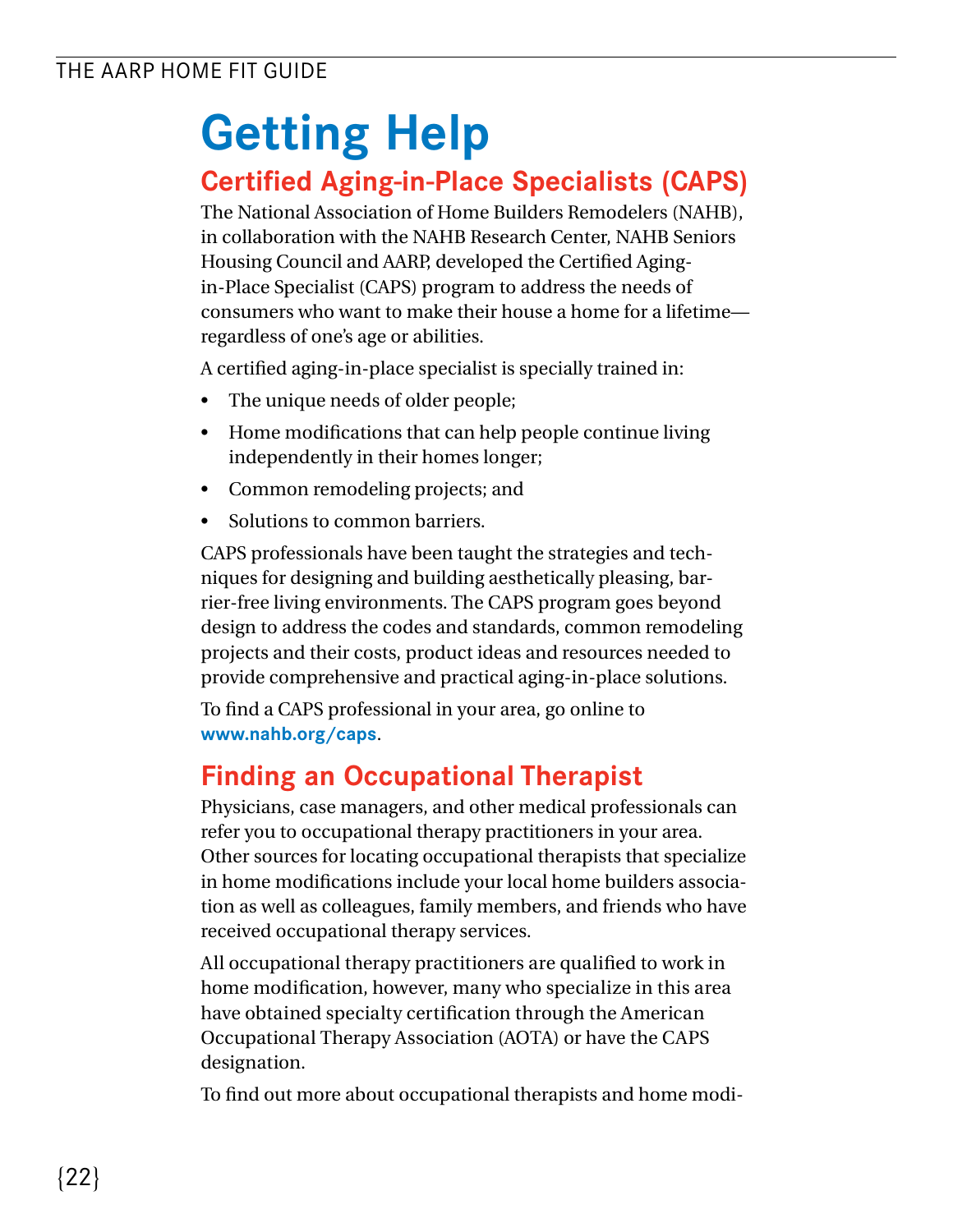fcations, go online to **[www.aota.org/Consumers/WhatisOT/](www.aota.org/Consumers/WhatisOT) FactSheets/Home/39470.aspx**.

## **Seven Steps to Hiring a Contractor**

Finding the right skilled help for a modifcation or repair project requires more than just opening the Yellow Pages or surfng the Internet. Unfortunately, there are bogus home repair contractors and handymen who will take your money and run. So, before hiring a contractor, do your homework and check them out. Here's what you need to do before hiring someone:

#### **1. List the things you want to have done**. Before you talk to a contractor, think carefully about the changes you want to make to your home. Write down exactly what you want the contractor to do.

#### **2. Get recommendations from family and friends**.

Talk with family, friends and neighbors who have used contractors. Find out if they were satisfed with the work, the price, and the time it took to complete the job. Ask if they would use that contractor again. Local hardware and home improvement stores can often make recommendations or give you the name of someone they respect.

Beware of the stranger that shows up at your house unannounced and says he can give you a good price because he has leftover materials from another job. This is rarely a good choice and could be a scam.

#### **3. Check out the recommendations**.

Once you have a list of names, do some research on them. The Better Business Bureau and Consumer Protection Office can help you fnd out if there have been any complaints fled against a contractor or their company. It is also a good idea to see if the contractor you are interested in is licensed in your state. Although licensing doesn't guarantee reliability, it's a minimum qualifcation a contractor should have.

#### **4. Compare contractors**.

 Make sure the contractor does the kind of work you are inter- ested in and fnd out how long they have been in business. Ask for proof that they are licensed, bonded, and covered by work- man's compensation and liability insurance. Get references and check them out to make sure they are fnancially sound.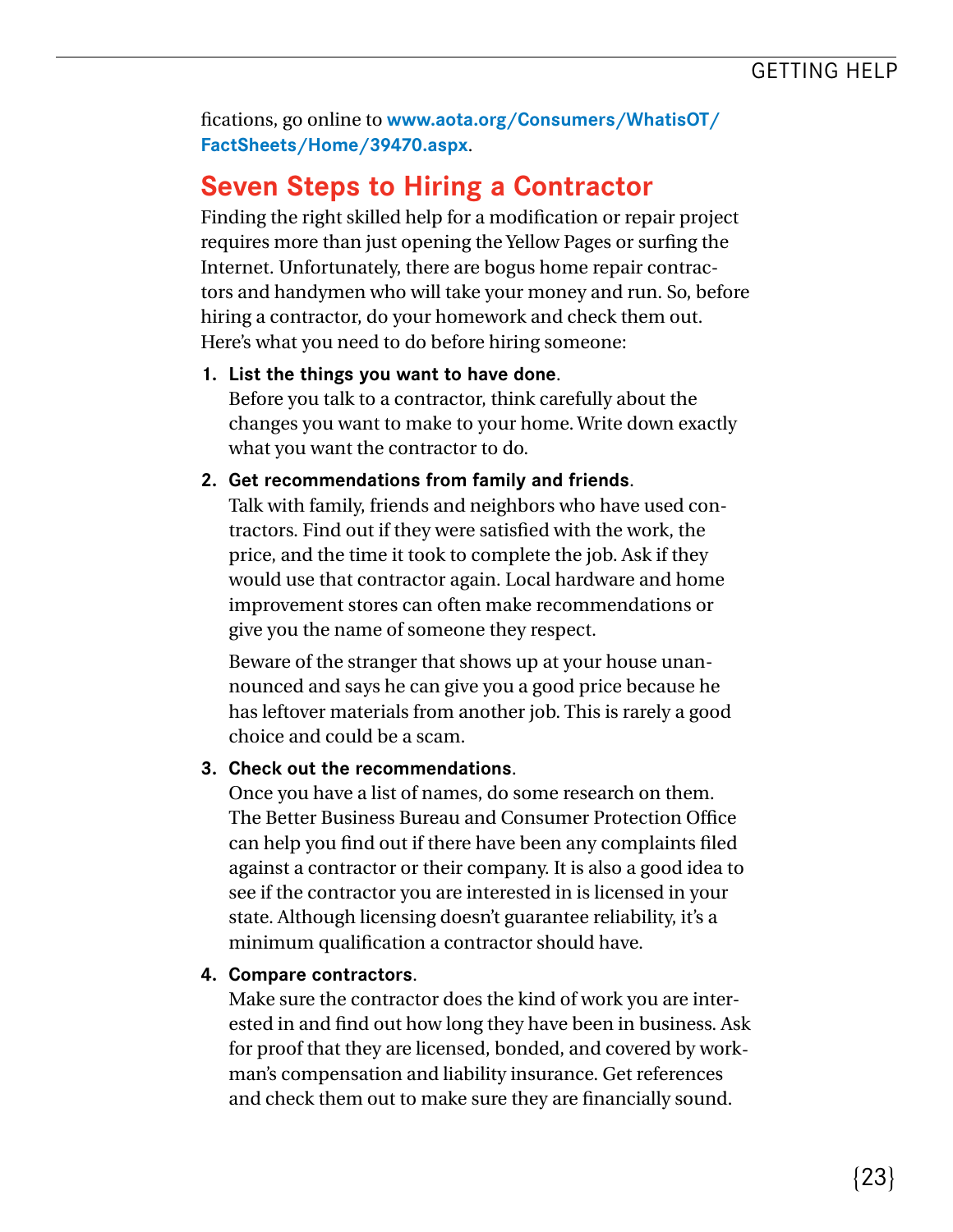#### **5. Get estimates**.

Meet with at least three contractors to discuss the job you want done and your budget. Estimates should detail the materials to be used, the labor charges, the start and end dates, and the total cost.

#### **6. Put everything in writing**.

A well written, clear, and detailed contract is very important. Make sure that everything you agreed to is in writing. Don't approve any plans unless you understand them. Never sign a contract with any blanks and get a copy of everything you sign. Take your time to make a decision and remember, genuinely good deals will still be there tomorrow. Get a second opinion before you sign.

You can cancel a contract by sending a letter to the contractor within three business days, if the contract was signed in your home or somewhere other than the contractor's permanent place of business.

#### **7. Don't pay the final bill until all the work is complete**.

Don't make your fnal payment until all the work is complete and you and any necessary local building authorities have inspected the work. Also, before you pay, get a written statement that the contractor has paid all of the subcontractors and suppliers.

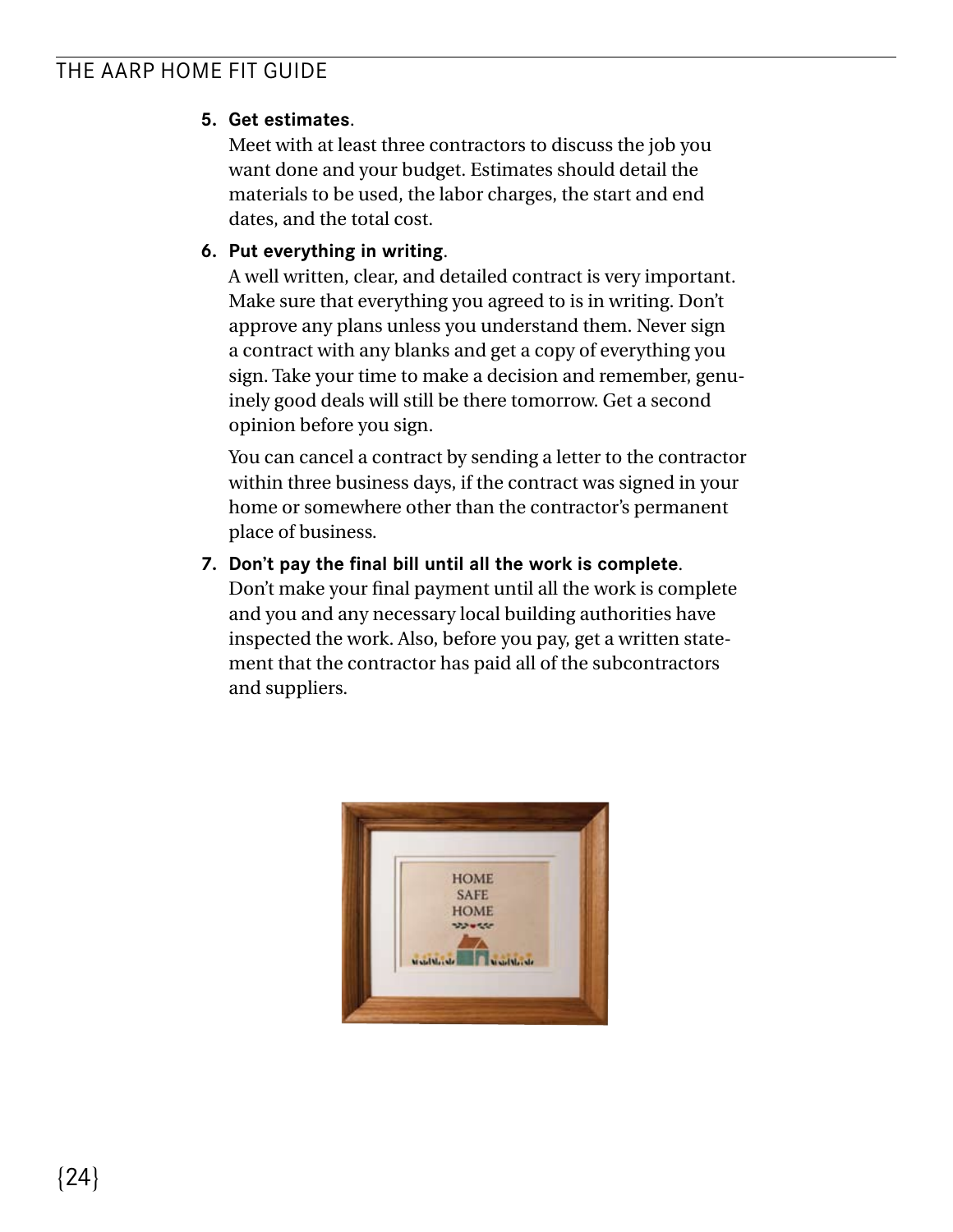## **Resources**

AARP offers publications with information and resources on home design and modifcation, home and community livability, falls prevention, and the Fair Housing Act. Some publications are available in Spanish. For more information or to order, go to **[www.aarp.org/families/home\\_design](www.aarp.org/families/home_design)/ universaldesign/home\_and\_community\_booklets\_online\_ order\_form.html**.

The **AARP website**, **<www.aarp.org>**, also provides information on home design and home modifcation at **[www.aarp.org/](www.aarp.org) homedesign**. Information to help you with fnancing home improvements is available at **<www.aarp.org/money>/ wise\_consumer/financinghomes/ a2002-09-30-HomeLoansTheBasics.html**.

The **American Occupational Therapy Association, Inc**. has tips for living including information on aging-in-place, home modifcation, and falls prevention. Go to **<www.aota.org/Consumers>/ Tips/Adults.aspx**.

The **National Association of Home Builders** has information on how to select a home remodeler who is trained in making modifcations appropriate for older residents. To fnd a certifed agingin-place specialist (CAPS) in your area, go to **<www.nahb.org/caps>**.

The **Center for Universal Design at North Carolina State University** provides information and resources, including publications that address common universal design questions. For more information, visit **[www.design.ncsu.edu/cud/](www.design.ncsu.edu/cud)**.